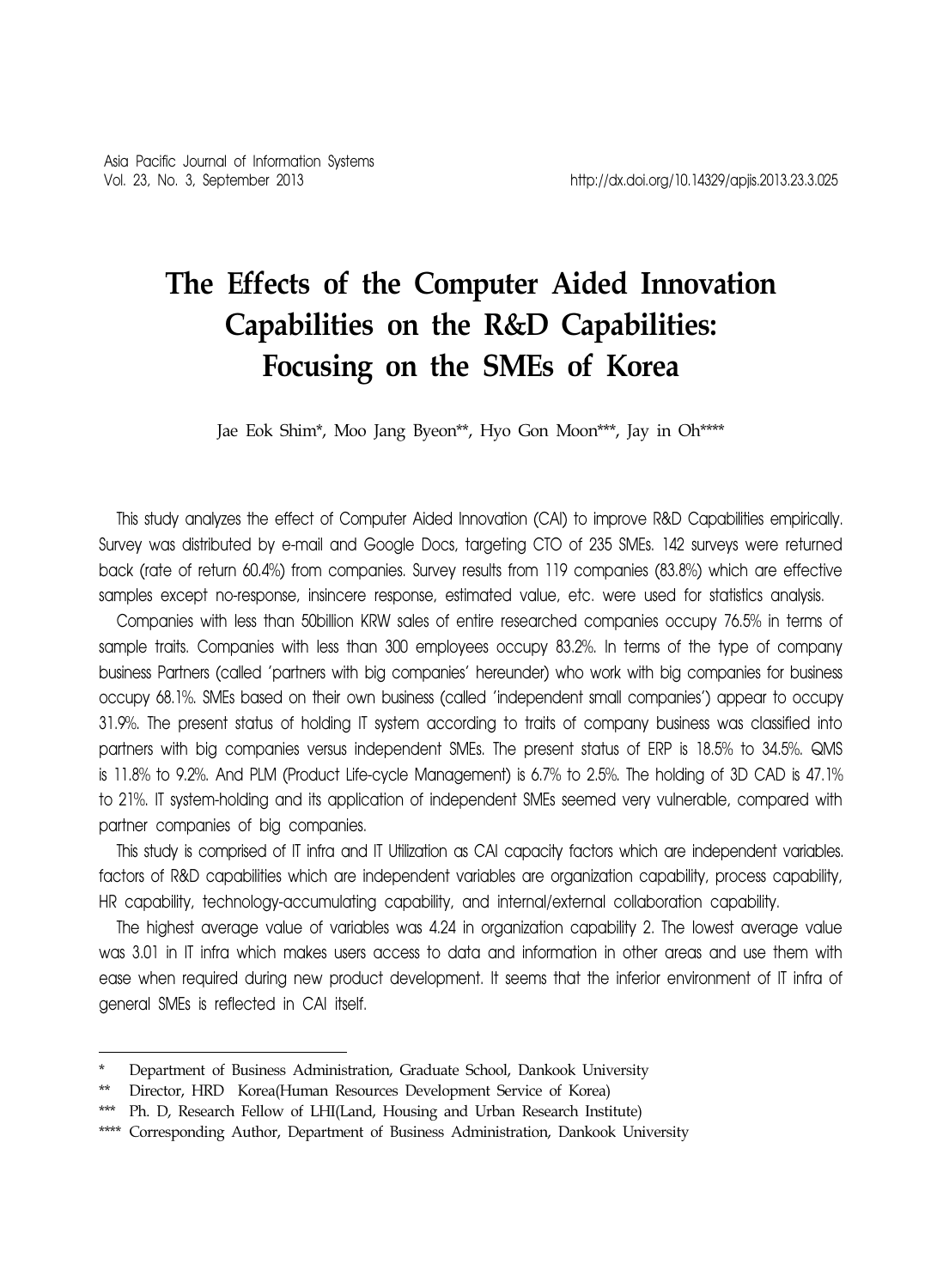In order to review the validity used to measure variables, Factors have been analyzed. 7 factors which have over 1.0 pure value of their dependent and independent variables were extracted. These factors appear to explain 71.167% in total of total variances. From the result of factor analysis about measurable variables in this study, reliability of each item was checked by Cronbach's Alpha coefficient. All measurable factors at least over 0.611 seemed to acquire reliability.

Next, correlation has been done to explain certain phenomenon by correlation analysis between variables. As R&D capabilities factors which are arranged as dependent variables, organization capability, process capability, HR capability, technology-accumulating capability, and internal/external collaboration capability turned out that they acquire significant correlation at 99% reliability level in all variables of IT infra and IT Utilization which are independent variables. In addition, correlation coefficient between each factor is less than 0.8, which proves that the validity of this study judgement has been acquired. The pair with the highest coefficient had 0.628 for IT utilization and technology-accumulating capability.

Regression model which can estimate independent variables was used in this study under the hypothesis that there is linear relation between independent variables and dependent variables so as to identify CAI capability's impact factors on R&D. The total explanations of IT infra among CAI capability for independent variables such as organization capability, process capability, human resources capability, technology-accumulating capability, and collaboration capability are 10.3%, 7%, 11.9%, 30.9%, and 10.5% respectively. IT Utilization exposes comprehensively low explanatory capability with 12.4%, 5.9%, 11.1%, 38.9%, and 13.4% for organization capability, process capability, human resources capability, technology-accumulating capability, and collaboration capability respectively. However, both factors of independent variables expose very high explanatory capability relatively for technology-accumulating capability among independent variable. Regression formula which is comprised of independent variables and dependent variables are all significant (P < 0.005). The suitability of regression model seems high. When the results of test for dependent variables and independent variables are estimated, the hypothesis of 10 different factors appeared all significant in regression analysis model coefficient (P < 0.01) which is estimated to affect in the hypothesis.

As a result of liner regression analysis between two independent variables drawn by influence factor analysis for R&D capability and R&D capability. IT infra and IT Utilization which are CAI capability factors has positive correlation to organization capability, process capability, human resources capability, technology-accumulating capability, and collaboration capability with inside and outside which are dependent variables,, R&D capability factors. It was identified as a significant factor which affects R&D capability.

However, considering adjustable variables, a big gap is found, compared to entire company. First of all, in case of partner companies with big companies, in IT infra as CAI capability, organization capability, process capability, human resources capability, and technology capability out of R&D capacities seems to have positive correlation. However, collaboration capability appeared insignificance. IT utilization which is a CAI capability factor seemed to have positive relation to organization capability, process capability, human resources capability, and internal/external collaboration capability just as those of entire companies.

Next, by analyzing independent types of SMEs as an adjustable variable, very different results were found from those of entire companies or partner companies with big companies. First of all, all factors in IT infra except technology-accumulating capability were rejected. IT utilization was rejected except technology-accumu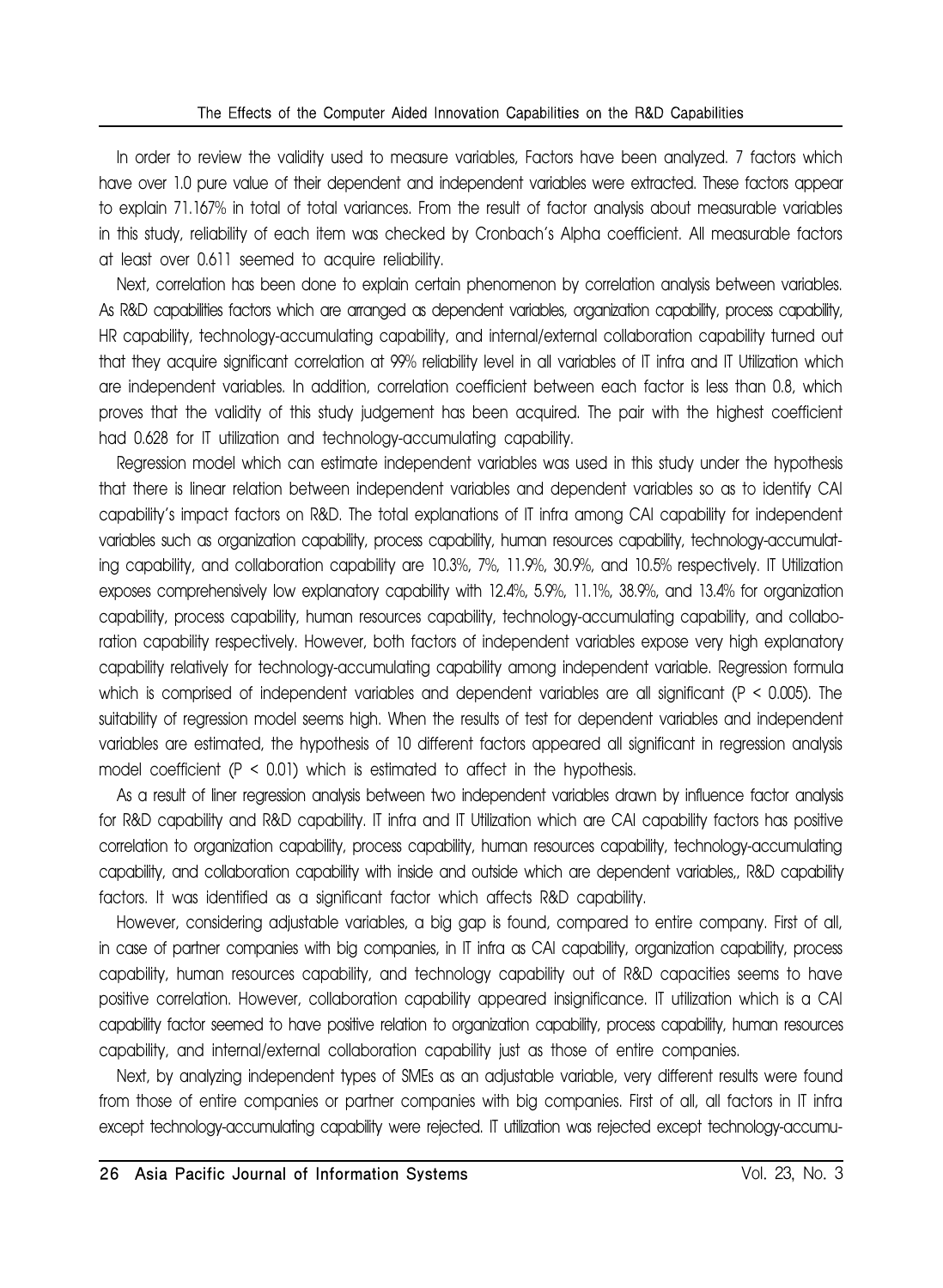lating capability and collaboration capability. Comprehending the above adjustable variables, the following results were drawn in this study.

First, in case of big companies or partner companies with big companies, IT infra and IT utilization affect improving R&D Capabilities positively. It was because most of big companies encourage innovation by using IT utilization and IT infra building over certain level to their partner companies.

Second, in all companies, IT infra and IT utilization as CAI capability affect improving technology-accumulating capability positively at least as R&D capability factor. The most of factor explanation is low at around 10%. However, technology-accumulating capability is rather high around 25.6% to 38.4%. It was found that CAI capability contributes to technology-accumulating capability highly.

Companies shouldn't consider IT infra and IT utilization as a simple product developing tool in R&D section. However, they have to consider to use them as a management innovating strategy tool which proceeds entire-company management innovation centered in new product development. Not only the improvement of technology-accumulating capability in department of R&D . Centered in new product development, it has to be used as original management innovative strategy which proceeds entire company management innovation. It suggests that it can be a method to improve technology-accumulating capability in R&D section and Dynamic capability to acquire sustainable competitive advantage.

Keywords : Organizational Environment, CAI(Computer Aided Innovation), CAI Capability, R&D Capability, Dynamic Capability, Organizational Capability, Process Capability, Collaboration Capability

# Computer Aided Innovation 역량이 연구개발역량에 미치는 효과: 국내 중소기업을 대상으로

심 재 억, 변 무 장, 문 효 곤, 오 재 인

# Ⅰ. 서 론

우리나라 각 기업의 주력제품 평균수명(새로운 제품으로 대체되는 기간)은 58.74개월이며, 의류가 12개월로 가장 낮고 기타 운송장비는 130.74개월로 나타났다[STEPI, 2010]. 신제품의 평균수명이 점점 짧아지고 있으며, 특히 High-Tech 산업의 대표 제품 인 휴대폰은 3~4년 전 까지만 해도 평균 수명이 3년 정도였으나 최근에는 6~9개월 수준으로 급격하 게 단축되고 있다[KHAN, 2011]. 이러한 현상은 의 류업계에도 유사하게 나타나고 있으며 인터넷 등 ICT의 발달은 패션 정보의 유통을 빠르게 전파하고,

소비자는 유행에 더욱 민감해지는 결과를 가져왔다. CAD/CAM시스템은 보다 빠르고 용이하게 낮 은 원가로 개선된 기능을 제품에 반영시켜 경쟁우 위를 확보하는 수단으로 활용되고 있다[Porter and Millar, 1985]. Time-to-Market은 그간 대부분 기업 에서 차별적인 경쟁요소로 활용되어 왔으나 2000 년대 들어와 경쟁요소로서의 희소성이 상실됨에 따라 기업들은 신제품개발을 중심으로 하는 지속 가능한 경쟁우위를 확보할 수 있는 새로운 차별화 전략을 요구하게 되었다[McGrath, 2004]. 신제품 개발은 기본적으로 경험과 지식 기반의 지식활동 으로서 IT활용을 통한 신제품개발이 개발성과에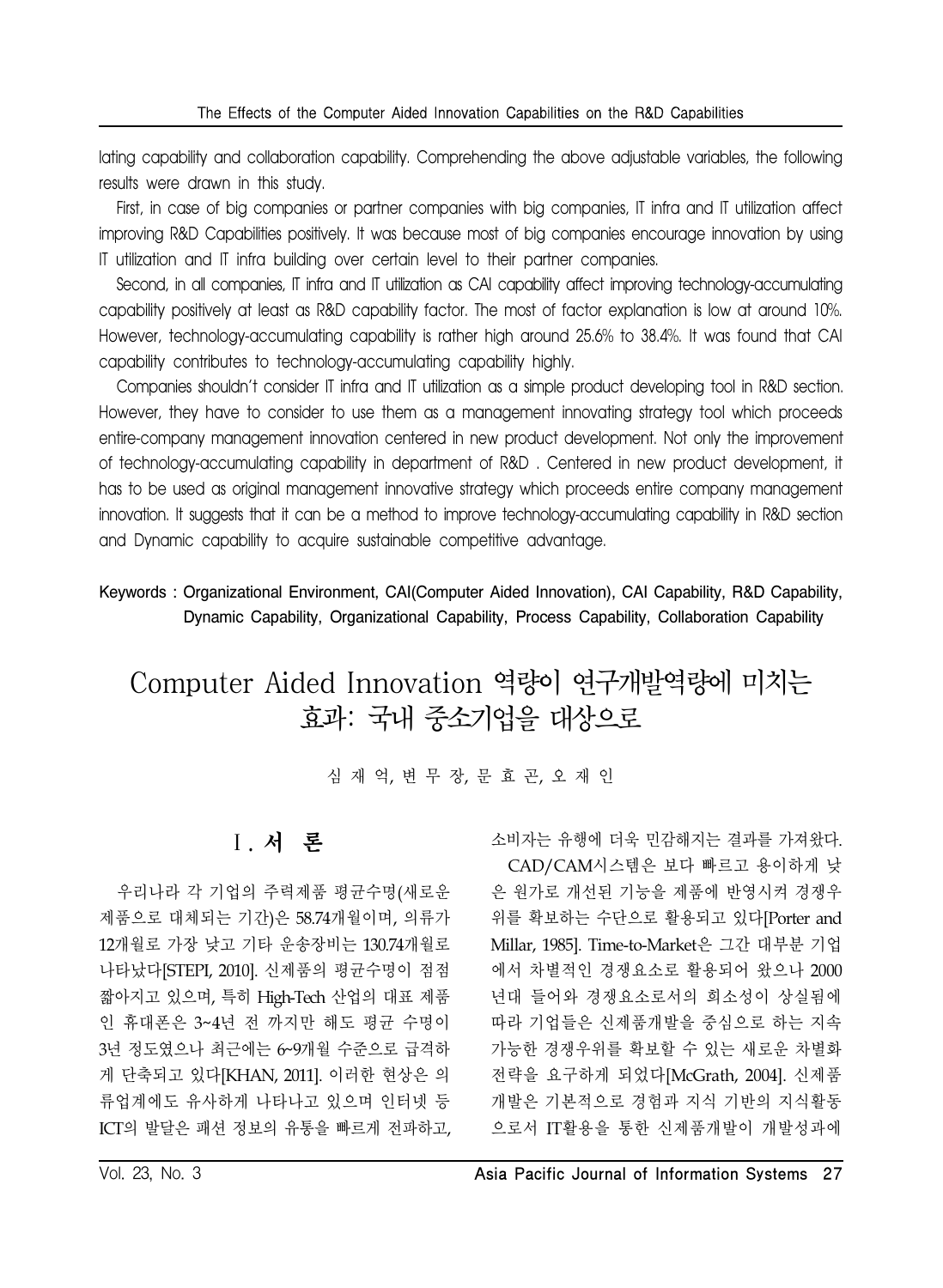긍정적 영향을 미치고 있으나[McGrath, 2004], 지 속적인 성과 향상을 통한 지속가능한 경쟁우위 확 보를 위해서는 컴퓨터지원혁신(Computer Aided Innovation: CAI) 기반의 IT활용을 통해 연구개발 역량을 향상시켜야 한다.

연구개발 역량은 기업이 혁신에 필요한 지식을 획득하거나 이를 활용하기 위해 기업이 내부적으로 독립하거나 외부기관을 통해 추진하는 체계적인 활동을 의미한다[Brockman and Morgan, 2003]. 연구개발을 통한 기술개발은 기업의 대표적인 혁 신활동으로서 연구개발 역량이 기술혁신 및 사업 의 성공에 미치는 영향이 커짐에 따라 이에 대한 연구가 꾸준히 증가해 왔다[Lefebvre *et al*., 1998; Kusunoki *et al*., 1998; Liao *et al*., 2009].

신제품개발생산성 측면의 CAI역량[Barczak *et al*., 2007; Barczak *et al*., 2008; Ettlie *et al*., 2006; Lee *et al*., 2001]은, 다양한 IT 의 요인을 변수로 하였으나 연구개발역량 요소에 따른 효과성에 관 련된 연구는 부족한 실정이다. 본 연구의 목적은 동적역량이론을 기반으로 CAI역량이 연구개발역 량에 미치는 영향에 관해 다음의 이론적인 해석과 검증을 진행하는 것이 목적이다.

- 첫째, 연구개발부문의 CAI역량이 구축되면 연 구개발역량에 어떠한 영향을 미치는지 알 아본다.
- 둘째, 연구개발부문의 CAI역량이 활용되면 연 구개발역량에 어떠한 영향을 미치는지 알아본다.
- 셋째, 연구개발부문의 CAI역량은 대기업 협력 기업 혹은 독립형 중소기업 등 기업의 비즈니스 형태에 따라 달라질 것이다.

# Ⅱ. 이론적 배경

### 2.1 동적역량(Dynamic Capability)의 개념

1980년대의 지배적인 패러다임인 경쟁력(Competitive Power)이 산업의 구조나 활동 및 성과를

근간으로 경쟁력을 창출하거나 외부 위협들로부터 기업을 지켜낼 수 있는 활동임을 강조하였다면 1990 년대 초에 등장한 전략적 갈등(Strategic Conflict)은 시장에서 제품의 결함이나 진입장벽 및 전략적 상호 작용에 초점을 둔 것으로서 경쟁자로 하여금 전략적 투자, 가격전략, 외부에서 감지되는 경영전략적인 신호나 정보의 균형을 잃도록 제어함으로써 회사를 지키는 경쟁적 산출 관점으로서 효과적인 기능으로 활용하였다. 이후 1990년대에 등장한 자원기반(Resource-Based)관점은 근본적인 기업레벨의 효율성 우위로부터 경쟁우위 구축을 강조하는 탁월한 분류 방법으로 기업에 특화된 역량과 자산 및 기업 성과를 결정하는 근본적인 메커니즘 분리의 존재를 강조하 였다[Shim, 2012]. 그러나 자원 기반 관점은 동질적 이고 안정된 경제와 정치사회 체제에서는 설득력을 가지지만, 기술발전과 경쟁 환경이 빠르게 변화하고 불확실성이 증대되는 역동적인 시장에 대해서는 명확한 설명에 한계가 있다[Eisenhardt and Martin, 2000]. 동적역량 관점은 이러한 급변하는 환경에서 기업들의 경쟁력과 성과를 보다 잘 설명할 수 있어 자원 기반 관점의 한계점을 보완할 수 있는 이론으로 주목 받고 있다[Ambrosini *et al*., 2009]. Eisenhardt and Martin[2000]은 동적역량을 기업이 시장에 출 현하여 충돌, 분할, 진화와 소멸 과정에서 새로운 자원 구성을 달성하는 조직적이고 전략적인 루틴으 로 정의하였으며, Teece *et al*.[1997]은 동적역량이란 '기업이 빠르게 변화하는 외부 환경에 대응하기 위 해 그들이 가진 사회 문화적, 구조적 맥락에 포함된 고도의 정형화된 역량 창출로 기업 내부와 외부의 자원을 통합․구축하고, 필요 시 재조정할 수 있는 능력'으로서 자원기반관점이 제시한 VRIN한 자원 즉 가치 있고(Valuable), 희소하고(Rareness), 모방 이 어렵고(Inimitable), 대체 불가능한(Non-substitutable) 자원 개념이 지나치게 정적이어서, 역동 적인 시장 환경에서 경쟁우위가 변화하는 것을 제대 로 설명하지 못하고 있다는 비판에서 나온 이론적 대안이다.

이후 Teece[2000]는 빠르고 능숙하게 기회를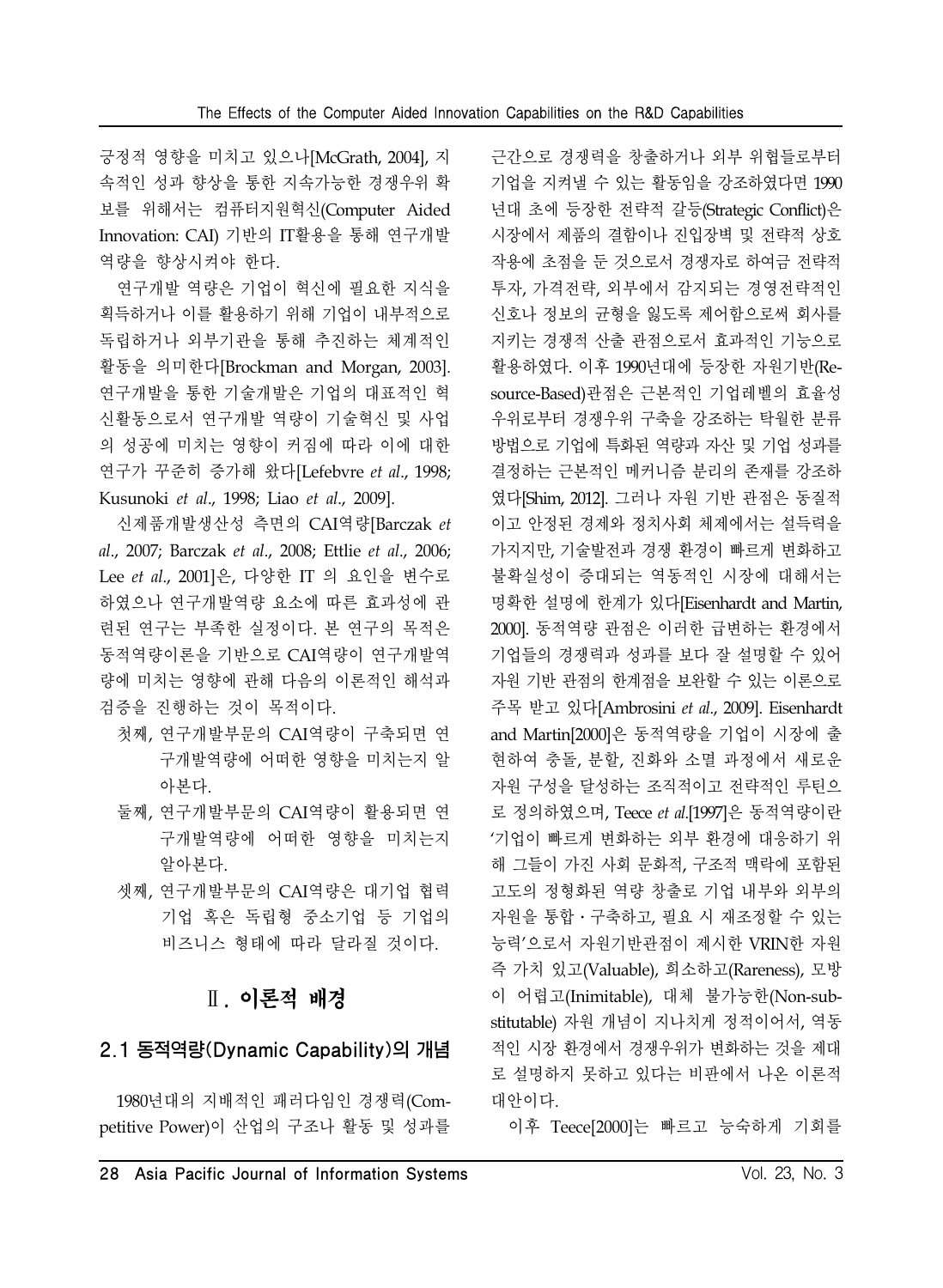포착하는 감각으로서의 능력이라고 정의하였으 며, Teece[2007]는 동적역량의 능력으로서 첫째, 기회와 위협의 형태 감지. 둘째, 기회의 포착. 셋 째, 확대․결합․보호 및 필요할 경우 기업이 보 유하고 있는 유 무형의 자산을 재구성하는 단계 를 거쳐 경쟁우위를 지속하는 것이라고 하였다. 높은 수준의 동적역량이 단순한 일시적인 문제 해결 능력이 아닌 전략적인 의미를 갖는 능력으 로서 기능하기 위해서는 일정하게 유지가 되어 야 하지만[Winter, 2003] 급변하는 환경에서 기업 들의 경쟁력과 성과를 보다 잘 설명할 수 있어 자원 기반 관점을 보완할 수 있는 이론으로 주목 받고 있다[Ambrosini *et al*., 2009]. 또한, 동적역 량은 모든 기업에서 동일한 것이 아니라 기업에 따라 특정적이며(Firm-Specific) 이러한 역량은 시간이 경과함에 따라 서서히 나타나고, 암묵적 요소라는 특징을 가진다[Flynn *et al*., 2010].

Prieto *et al*.[2009]은 동적역량은 기존 모델에서 의 경험적 업무 관련 부족을 감소시키고, 지식의 생성․통합․재구성을 포함한 다차원 구조로 계 량화 하는데 도움을 주며 제품개발에 동적역량을 지향함으로써 동적이론의 역할의 확인과 제품개 발의 결과를 예측하고 찾아냈으며, Shim[2012]은 하이테크 산업을 대상으로 하는 신제품개발생산 성 연구결과 컴퓨터지원혁신(CAI)은 신제품개발 생산성 요소인 원가와 시간 그리고 품질에 긍정적 인 영향을 미치는 연구 결과를 보였다.

한편, Eisenhardt and Martin[2000]은 동적역량 을 다음과 같이 다섯 가지의 광범위한 연구를 대상 으로 하였다. 첫째는, 자원의 통합으로서의 동적역 량으로서 자동차 산업에서 경쟁우위를 달성하기 위해 우수한 제품을 개발하는 것처럼 경영자가 제 품과 서비스의 수익 창출을 위해 기술과 기능의 배경을 결합하는 것이며 둘째는, 자원의 재구성에 초점을 맞춘 동적역량으로서 이전 경험을 재현하 거나 변환 또는 재결합하여 지식의 연계를 통해 새로운 제품으로 확산하는 지식기반 역량이고 셋 째, 자원의 축적과 발산으로서의 동적역량으로서

효과적인 전략과 성과에 필수적인 새로운 사고의 구축을 통한 지식창조 루틴으로 분류하였고 넷째, 제휴 및 인수 역량으로서 제품과 기술 노하우를 배열하여 결합하거나 또는 외부 지식에 관련한 강 력한 제휴 계약을 통한 우월한 성과를 달성하는 것으로 보았다. 마지막으로 투하자원의 조합으로 서 더 이상 경쟁우위를 제공하지 않는 자원을 투하 할 수 있는 역량이다. 이 가운데서 신제품개발프로 세스는 동적역량에 있어 매우 중요한 요소로 보았 으며, CFT(Cross Functional Team)은 제품 개발의 스피드와 유연성을 증대한다고 하였다.

이상의 선행연구들을 종합하였을 때 동적역량 (Dynamic Capability)은 기업의 경쟁우위 확보 관 점 특히 연구개발역량 향상을 통해 지속가능한 경 쟁우위는 물론 등결과성 및 대용성 향상을 제시한 이론으로서[Eisenhardt and Martin, 2000], 단순한 일시적인 문제해결 능력은 물론 전략적인 의미를 갖는 능력으로 기능하기 위해서는 동적역량이 일 정하게 유지가 되어야 하며, 이를 위해서는 상당한 투자가 요구된다[Winter, 2003].

# 2.2 CAI역량

기업의 혁신 프로세스를 지원하는 소프트웨어 들을 보면, 기술지향의 CAx(Computer Aided x) 는 물론이고 이메일이나 MS오피스에 이르기까 지 매우 복잡하고 다양한 소프트웨어 도구를 활 용한다[Barczak *et al*., 2007]. CAI로 알려진 새로 운 범주로서의 도구는 CAT(Computer Aided Technologies, CAT)의 모음으로 새롭게 출현된 도메인으로서, 일부 초기 CAI의 아이디어와 개 념은 설계 프로세스의 초기 단계에서 제품 설계 지원에 주력했으나 이러한 창의적인 단계는 물 론 지속적․성공적․혁신적인 기능개발 포인트 를 위한 비즈니스 기회와 고객의 요구를 인지하 는 신제품개발 기획단계의 CAI 시스템까지 착안 하여 포괄적인 비전을 제공하는 신제품의 신뢰 성을 위한 산업의 요구에 대한 응답으로 성장하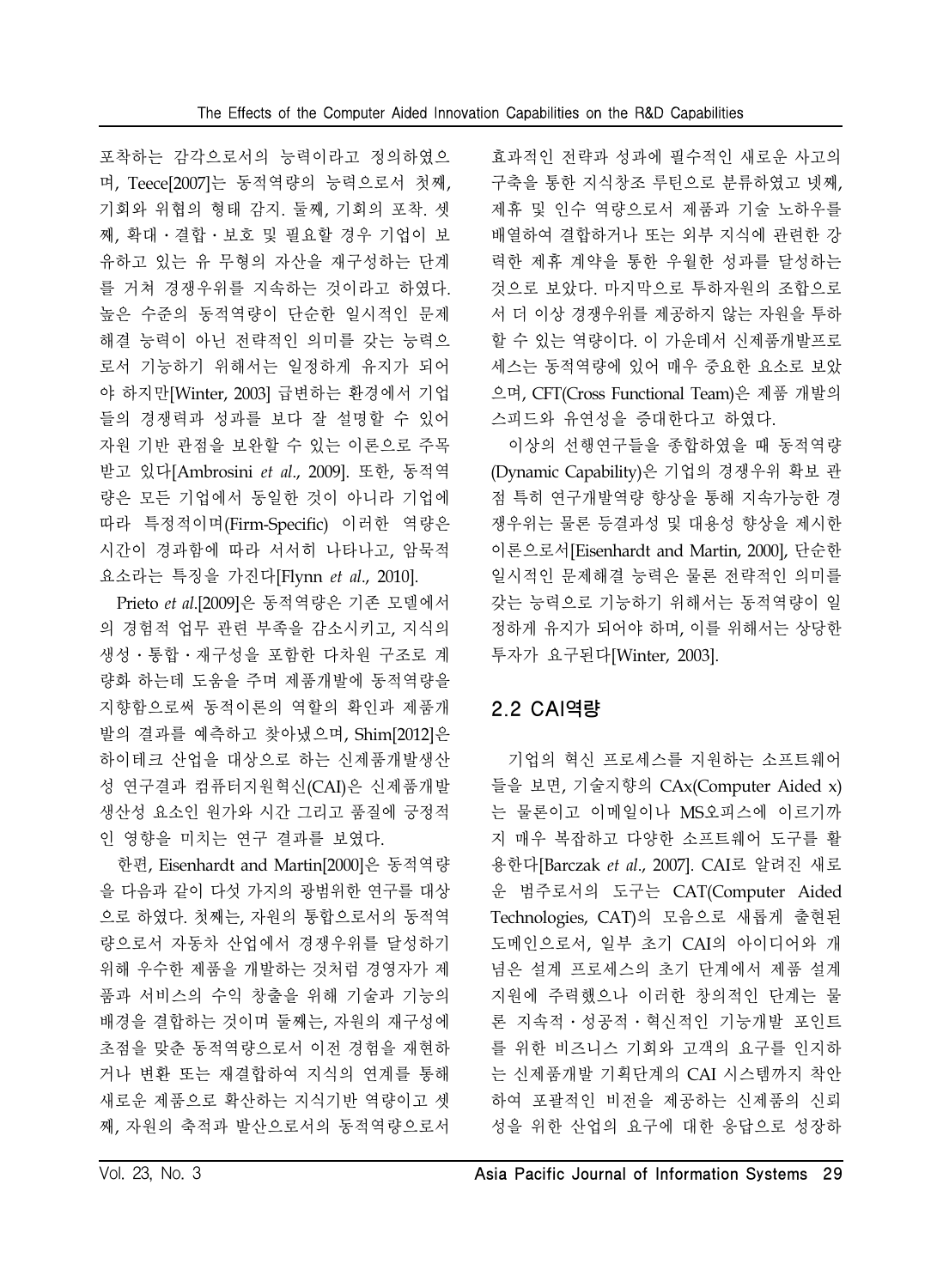였다[Leon, 2009]. 최근에는 엔지니어링 측면이나 신제품개발 활동의 ICT 지원에서 CAI 기술은 물 론 ERP나 PLM(Product Life-cycle Management) 등에 이르기까지 R&D 혁신을 위한 시스템적 방 법론과 기술예측을 위한 강력한 혁신 도구로 발 전 하였다[Husig and Kohn, 2009].

이러한 발전은 엔지니어링 측면이나 신제품개 발 활동의 ICT 지원에서 CAx 기술은 물론 소프트 웨어 지원에 의한 발명의 방법론으로 새롭게 펼쳐져 시간이 지날수록 더욱 정교하게 되어 MIS(Marketing Information Systems), MAIS(Management and

Marketing Information Systems), DSS(Decision Support Systems), GDSS(Group Decision Support Systems) 등으로 혁신 활동을 지원할 수 있도록 보다 명확하게 개발되었다. 특히 PLM시스템은 참 관자로서 혁신 프로세스의 종단간의 개발을 뒤바 꾸었다[Husig and Kohn, 2009]. 즉, CAI의 목표는 혁신과정 전반에 걸쳐 기업을 완벽하게 지원하는 것이다[Leon, 2009].

CAI의 잠재적 혜택은 효율성과 효과성 그리고 역량의 향상, 창조성의 향상이다[Kohn and Husig, 2003, 2007]. 효율성의 개념은 신제품개발프로젝

| N <sub>o</sub> | 모듈명                        | Dassaoult : Enovia                                   | PTC: Windchill                                         | <b>Seimens</b>                                                         | Oracle :<br>Agile                           |
|----------------|----------------------------|------------------------------------------------------|--------------------------------------------------------|------------------------------------------------------------------------|---------------------------------------------|
| 1              | 프로젝트<br>관리                 | Enterprise<br>Program/Project<br>Management Solution | Project Link                                           | Program/Project<br>Management                                          | Product Portfolio<br>Management             |
| $\overline{2}$ | 위험관리                       | Product Portfolio<br>Management Solution             |                                                        |                                                                        |                                             |
| 3              | 제품정보<br>관리                 | System Engineering<br>Solution                       | Windchill PDMLink                                      | <b>Engineering Process</b><br>Mgmt                                     | Product Collaboration<br>Variant Management |
| 4              | CAD 연계                     | Multi-CAx Mgmt Solution                              | Workgroup                                              | Multi-CAx<br>Management                                                | Engineering<br>Collaboration                |
| 5              | 뷰잉                         | AutoVue, ENOVIA File<br>Collaboration Server         | Product View                                           | Lifecycle Visualization<br>(Visview)                                   | Enterprise<br>Visualization(AutoVue)        |
| 6              | 개발구매<br>관리                 | Supplier and Sourcing<br>Management Solution         | Windchill Cost                                         | Supplier and Sourcing<br>Management                                    | Product Cost<br>Management                  |
| 7              | 품질관리                       |                                                      | FRACAS, FMEA,<br>CAPA Nonconfimance                    |                                                                        | Product Quality<br>Management               |
| 8              | 화경규제<br>관리                 | Regulatory Compliance,<br>Material Compliance        | Windchill Compliance<br>Windchill LCA                  | Regulatory Compliance<br>Material Compliance                           | Product Governance<br>And Compliance        |
| 9              | 요구관리                       | <b>ENOVIA</b> Requirement<br>Central                 | Requirements<br>Management Customer<br>Experience Mgmt | System Engineering                                                     | Customer Needs Mgmt                         |
| 10             | 비즈니스<br>뷰석                 |                                                      |                                                        | Portfolio Management                                                   | Business Intelligence                       |
| 11             | Raw Material<br>Management | Cross Functional BOM<br>Management Solution          | Windchill Material and<br>Substances                   | Bill of Material<br>Management                                         | Fomula/Recipe/Equip<br>ment Management      |
| 12             | Manufacturing              | Delmia                                               |                                                        | Mechatronics /<br>Manufacturing /<br><b>Simulation Process</b><br>Mgmt |                                             |
| 13             | 변화관리                       | Change Mgmt Solution                                 |                                                        | Chage Management                                                       |                                             |

<표 1> PLM 공급업체별 모듈 및 기능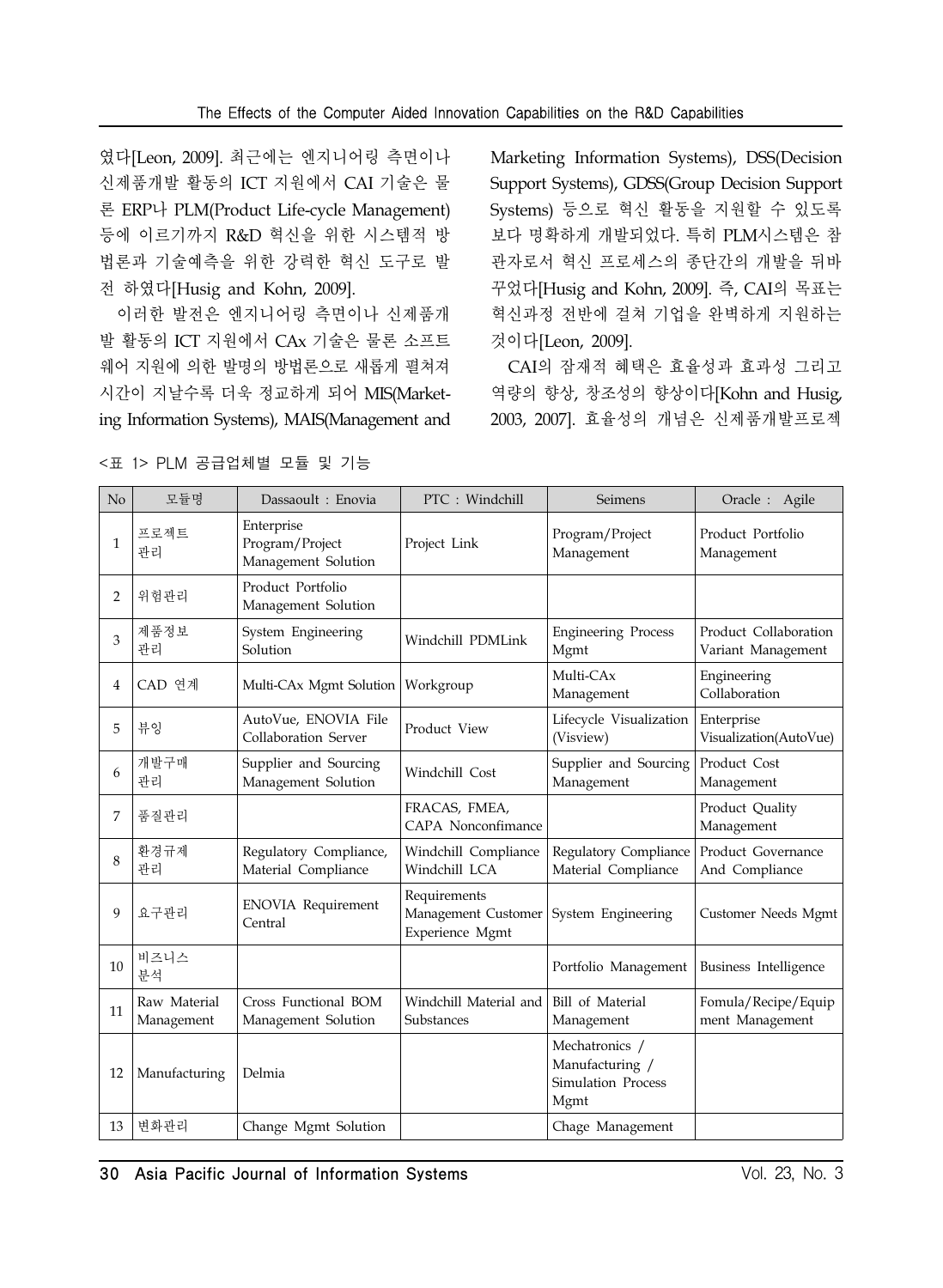트에서 유의미한 정보와 지식을 빠르게 수집하 고 확산하는 것을 의미하며, 효과성이란 많은 시 나리오와 대안을 통해 올바른 의사결정을 할 수 있도록 기술․경쟁사․고객의 정보 분석에 제공 되는 정보 품질의 정확성․적시성을 향상시키는 것이다. 역량 향상이란 CAI 공급자들이 자신들 의 경험이나 지식을 고객들에게 자연스럽게 전 파함으로써 개인은 물론 조직의 역량이 향상되 는 것이며, 창조성의 향상은 지식의 재구성에 의 해 조직과 인력을 간단하게 통합하고 아이디어 프로세스를 제도화하는 것이다.

CAI 활용을 통한 연구개발은 더 이상 경쟁우위의 원천이 아닌 필수 구성요소임을 확인할 수 있다. CAI 활용의 대표적인 통합으로 기업의 R&D에서 활용하고 있는 PLM(Product Life-cycle Management)시스템을 공급하고 있는 글로벌 기업의 홈페 이지에 소개하고 있는 자사의 제품들을 분석한 결 과를 <표 1> 에 나타냈다. 각 기업들이 제공하고 있는 PLM 모듈은 전체적으로 13종으로서 프로젝 트 관리와 위험관리, 제품 정보관리, CAD 연계, 뷰어, 개발구매관리, 품질관리, 환경규제관리, 요 구관리, 비즈니스 분석, 원자재관리, 제조, 변화관 리 등이다. 이들 요소는 PLM을 레거시시스템 (Legacy System)의 콘트롤타워로서 CAI 기반의 연구개발역량을 증가시키는 도구로 활용되고 있 음을 시사한다.

각 벤더별 모듈을 살펴보면 Dassaoult사의 Enovia 가 11종, PTC사가 9종, Seimens사가 11종, Oracle 사가 10종의 기능으로 공급하는 것으로 조사 되었 으며, 모든 기업에서 공통적으로 제공되는 모듈은 프로젝트관리, 제품정보관리, CAD 연계, 뷰잉, 개 발구매관리, 환경규제, 요구관리, 원자재관리로서 이러한 모듈의 기능은 지금까지의 연구개발영역 에 국한된 PDM(Product Data Management)의 영역을 넘어 구매 및 원자재관리 등 구매부문과 프로젝트관리 및 뷰잉 등 지식기반의 역량향상, 고객 관계와 관련된 요구관리 등 점차 기업 전반 의 경영혁신이 가능한 모듈 중심으로 확장되고 있 음을 실증적으로 확인할 수 있다.

### 2.3 연구개발역량

개발혁신은 기업의 기술혁신과 공정혁신으로 대별하며, 기술혁신(Technological Innovation)이 란 조직의 활동체계상에 발생하여 조직 내 기술체 계상에 영향을 주는 것으로서[Damanpour, 1991], 기업의 기술혁신은 해당기업이 가지는 기술혁신 역량이 반영된 결과라고 할 수 있다[Cheon *et al*., 2011]. 연구개발 역량은 기업이 혁신에 필요한 지 식을 획득하거나 이를 활용하기 위해 기업이 내부 적으로 독립하거나 외부기관을 통해 추진하는 체 계적인 활동을 의미한다[Brockman and Morgan, 2003]. 연구개발을 통한 기술개발은 기업의 대표적 인 혁신활동이다.

연구개발 역량이 기술혁신 및 사업의 성공에 미치는 영향이 커짐에 따라 이에 대한 연구가 꾸 준히 증가해 왔다. 연구개발에 대한 투자가 지속 적으로 증가할 경우 매출, 이익, 생산성 등에도 긍정적인 영향을 미치는 것으로 분석한 연구들 이 있는 반면에, Wolff[2007]는 R&D투자액보다 는 프로세스, 시스템, 인력, 리더십 등이 기업성 과 향상에 더욱 중요하다고 주장하였다. 그는 이 러한 실례로 Toyota, Google, Caterpillar 등 업계 최고의 글로벌기업들의 사례를 예로 들었는데, 이들은 경쟁사와 비교해서 매출액대비 연구개발 투자비율은 낮았으나 기업성과는 모두 높았다는 것이다. Shin and Cho[2011]는 기업의 혁신활동 을 강화하기 위해서는 내부자원의 보유와 함께 자원을 효율적으로 결합․활용할 수 있는 혁신 역량이 중요하고 외부요인보다 내부요인이 더 중요하다고 하였다.

Lefebvre *et al*.[1998]은 기술혁신의 핵심 척도로 서 연구개발관련 역량을 다음 네 가지의 하위 그 룹으로 나누었다. 첫 번째는 인적자원역량이다. 인적자원역량은 기업의 기술지식 강도로서 엔지 니어, 과학자, 컴퓨터 전문가 혹은 기술자 등 기술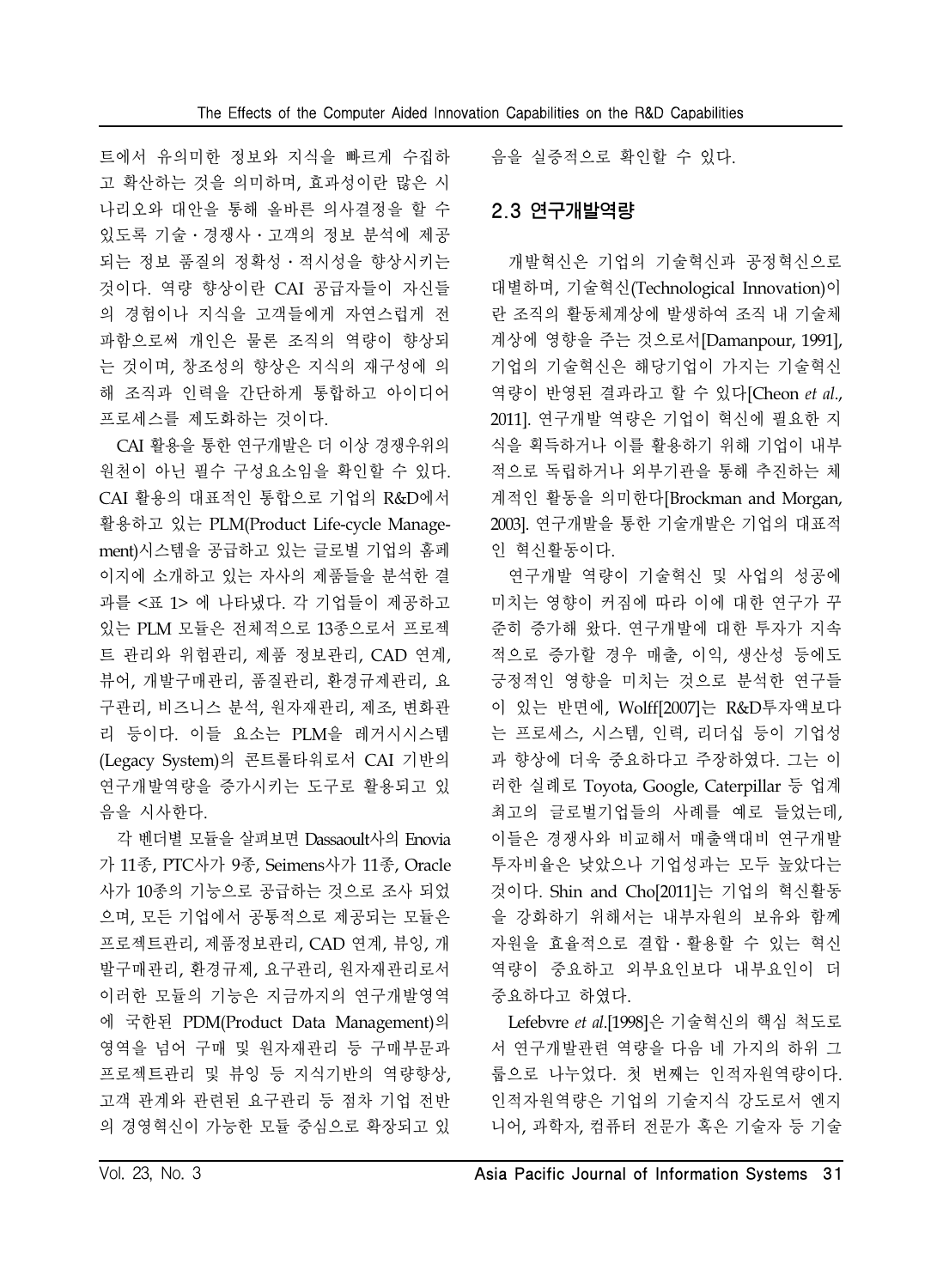적․과학적 백그라운드를 가지고 있는 연구원의 구성 비율 혹은 인원수를 나타내는 것으로서 연구 개발 활동에는 직접적으로 관여하지 않았더라도 기술혁신의 다양한 측면을 지원하는 것을 포함한다. 두 번째는 보유자산의 할당역량이다. 연구개발은 기업에 따라 특정적이며 각 기업은 연구개발 전략 에 따라 보유 자원을 다양하게 할당한다. 기술변 화의 경제적 측면에서의 최근의 연구결과들을 보면 기존의 기초연구, 응용연구, 제품개발, 공정개발, 기존제품의 개선 등 다섯 가지의 전략 이외에 기 존의 과학기술 자산의 개선을 위한 노력의 추가가 강조되고 있다. 세 번째는, 외부와의 협업역량이다. 새로운 제품이나 기술개발을 위한 필수 요소로서 다른 기업이나 정부기관 대학 등과의 제휴를 통한 외부와의 협업이다. 고객은 물론 경쟁사, 하청업 체, 대학, 정부기관과의 파트너십을 통한 협업으 로 R&D2R&D, B2B, U2B, G2B 등 다양한 형태의 협력으로 새로운 창조의 트랜드를 반영할 수 있 다. 마지막으로 기술축적역량이다. 다른 원천으로 부터의 기술적인 지식을 수집할 수 있는 기능도 확실한 역량이 된다. 기술부서나 생산부서 등 다 른 부서와의 다양하고 지속적인 소통을 통한 기술 적인 지식의 습득이나 혹은 중소기업에서는 특히 대학이나 정부기관 등 외부로부터의 정보 지원은 필수적이다.

Eisenhardt and Martin[2000]은 동적역량의 연 구 분야로서 자원의 통합으로서의 동적역량과 자 원의 재구성에 초점을 맞춘 동적역량, 자원의 축 적과 발산 및 기업의 경쟁우위 달성을 위한 우수 한 제품의 개발을 통해 수익 창출을 위해 기술과 기능의 배경을 결합하거나 지식의 재결합 또는 연계를 통해 신제품으로 확산하는 기술축적역량, 새로운 사고의 구축을 통한 지식창조, 신제품개발 프로세스를 통한 프로세스역량, CFT(Cross Functional Team) 활용을 통해 제품개발의 스피드와 유연성을 증대시키는 조직역량, 제품과 기술 노하 우를 배열하여 결합하거나 또는 외부 지식에 관 련한 강력한 제휴 계약을 통한 우월한 성과를 달 성하는 인적자원역량으로 보았다. 이 가운데서 신 제품개발프로세스는 동적역량에 있어 매우 중요 한 요소로 보았다.

## 2.4 동적역량과 CAI역량과의 관계

앞에 제시한 선행연구를 바탕으로 설명한 바와 같이 동적역량은 기업의 기본적인 가치창출전략 하에서 상호작용할 것인가 하는 경쟁우위 확보 관점의 이론이다[Weerawardena and Mavondo, 2011]. 경쟁우위란 전략우위처럼 기업이 경쟁우위 의 강화와 비즈니스 환경에서 보다 우월한 비즈 니스 위치를 달성하는 것으로서 시장에서 높은 가격에 팔릴 수 있도록 고품질의 상품을 만들어 내는 정책을 추구할 수 있는 비즈니스 상태를 암 시하고 있다(위키피디아).

경쟁우위 요소의 연구를 살펴보면, Morgan *et al*.[2004]은 비용우위와 차별화 우위로, Song and Parry[1996]는 제품이 지니는 차별적인 우수성, 상대적 고품질 제품 및 독특한 특징으로, Griffin and Hauser[1993]는 신제품의 품질 · 신뢰성 · 참 신성․독특성을, Morgan *et al*.[2004]은 경쟁회사 와 비교한 제품의 품질, 포장, 디자인, 스타일, 기 능 등을, Swink and Song[2003]은 최신의 기술과 장비의 보유 정도, 가치 있는 자원의 공급원 정 도, 경쟁자와 비교한 생산능력 등을 제시하였다. 이상을 종합 하였을 때 대부분의 연구자들은 경 쟁우위의 핵심을 제품에 두고 있으며, 제품이 갖 는 경쟁우위란 제품 설계품질(Product's Design Quality)의 전체적인 개념으로서 시장 측면에서 고객에게 호감이 가는 제품, 제조 측면에서는 품 질과 성능, 적합성과 신뢰성을 모두 갖춘 신제품 의 성과이며, 내부자원이 기업의 전략적 과업 실 행에 기여할 때 비로소 지속가능한 경쟁우위로 이어진다[Teece *et al*., 2007]. 동적역량을 독려하 는 경영자의 경우 새로운 가치 창출을 위해 기존 의 자원을 몰입시키는 경우가 있다. 그들을 이러 한 활동을 통해 경쟁우위 유지에 필요한 새로운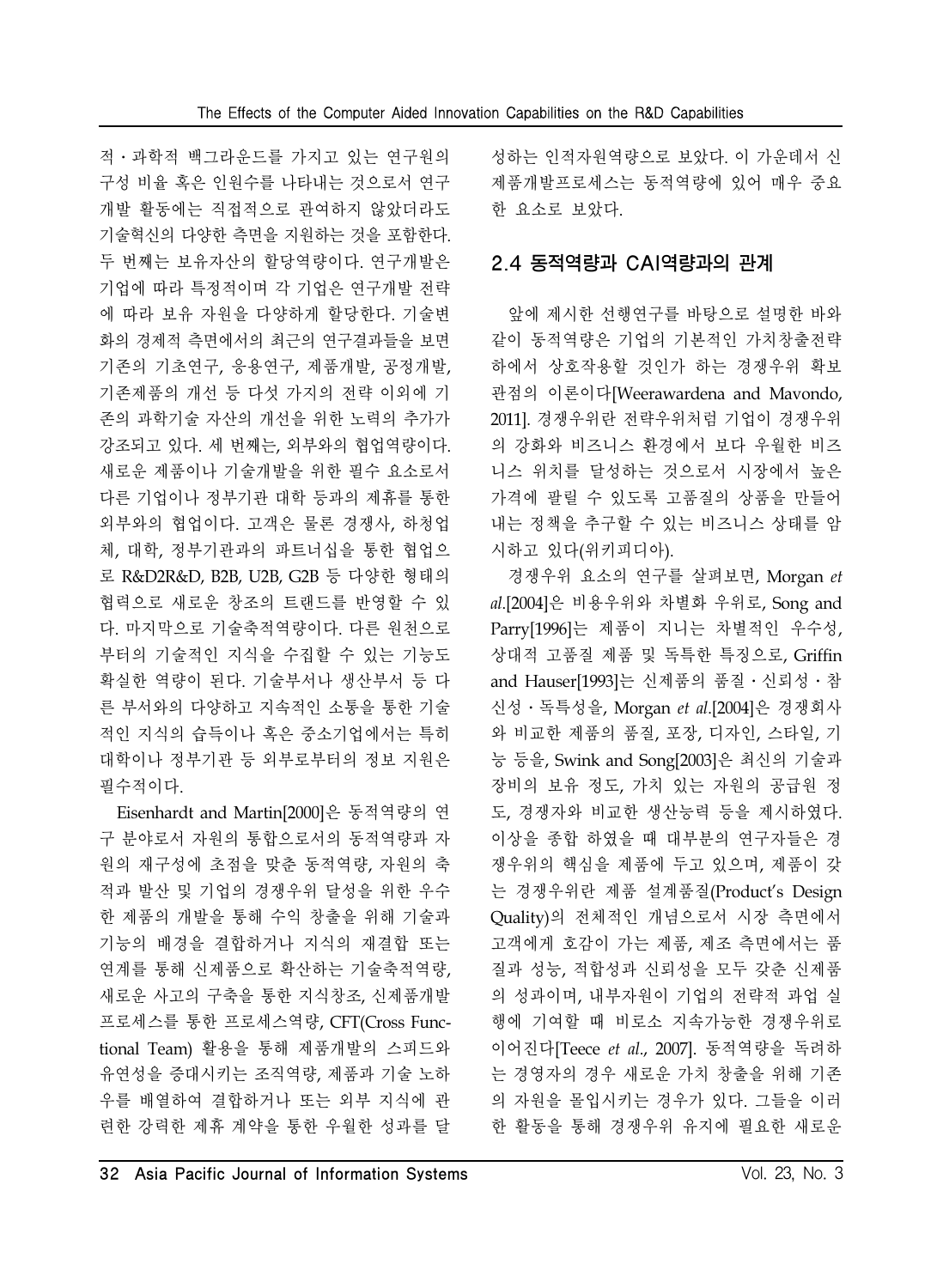역량을 형성하는 것이다[Grant, 1996].

신제품 개발을 담당하는 연구개발부서에 있어 초기 CAI의 아이디어와 개념(Concept)은 설계 프로세스의 초기 단계에서 제품 설계 지원에 주 력했지만 지금은 창의적인 기획단계는 물론 향 후 시장에서 지속적으로 혁신적 기능의 성공적 인 개발을 위한 비즈니스 기회 및 고객 요구를 인지하는 선행 단계에서의 CAI 시스템까지 포괄 적인 비전을 제공한다[Leon, 2009]. Husig and kohn[2009]에 의하면 CAI역량성숙도와 신제품개 발프로세스 성숙도와의 매칭프로세스(Matching Process)관계의 조정을 위한 설명에서 신제품개 발성숙도가 가장 낮은 수준에서는 CAI 툴(Tools) 도 필요하지 않으며, 개발 단계의 프로세스 리뷰 의 성숙도 수준에서는 CAI 툴(Tools)에 초점을 두며, Stage-Gate System 활용하는 수준에서는 CAI 시스템의 통합을(Integrated CAI Systems), 신제품 개발 성숙도가 가장 높은 신제품개발시 스템의 유연성을 갖춘 수준에서의 CAI역량 성숙 도는 엔터프라이즈(Enterprise) 단위의 CAI 솔루 션으로 활용할 것을 주장하고 있다. 또한 대부분 의 CAI 툴은 전체론적인 솔루션이 아닌 명확하 게 정의된 신제품개발의 과제 혹은 프로세스 단 계를 목표로 하는 올바른 과업에 적합한 방법론 으로 여겨지고 있다. 기업들은 Stage-Gate시스템 과 같은 제 2세대 신제품개발프로세스의 활용은 보다 강한 시장 지향성으로 어떤 한계를 뛰어넘 을 수 있고 기능부서간의 교차 구조를 실행할 수 도 있다. 다른 사업부를 포함시키는 통합된 NPD 프로세스는 CAI시스템을 통해 외부의 파트너나 고객 그리고 공급업체와의 사이에 특성화할 수 있다.

기술의 발전과 소비자 욕구의 잦은 변화는 시 장에서 제품의 수명주기를 단축시키고 진부화를 가속화시키고 있으며, 기업은 경쟁기업보다 신제 품의 개발시간을 더 짧게 하거나 더 빨리 출시함 으로써 경쟁우위를 확보하고자 노력하고 있다. 기업의 지속적인 성장에 있어서 신제품 개발속

도는 핵심적인 요인으로 등장하였으며, 경영자들 은 신제품 개발속도와 기업성과의 관계에 대해 관심을 가지게 되었다. 기업을 둘러싼 불완전한 동태적 경쟁 환경에서 지속가능 경영을 위해서 는 신제품개발, 제조 및 출시 소요시간 단축, 원 가절감, 변화하는 고객요구의 관심과 함께 신제 품개발 과정을 전반적으로 관리할 수 있는 연구 개발능력, 즉 경쟁우위 확보를 위한 연구개발역 량을 확보해야 한다.

## Ⅲ. 연구 설계

### 3.1 연구모형과 가설

본 연구에서는 신제품개발 과정에서 CAI 활용 을 통해 연구개발역량을 향상하고자 하는 기업 을 대상으로 검정하고자 한다. 독립변수로는 IT 기반의 도구를 중심으로 활용하는 CAI 관련 개 념적 연구와 실증 연구들에서, 종속변수의 개념 적 연구는 연구개발역량 관련 실증 연구들에서 추출하였다. CAI역량이 연구개발역량에 미치는 영향에 관한 요인을 검정하기 위한 본 연구의 모 형을 <그림 1>과 같이 도출하였다.



#### 3.1.1 CAI역량

신제품개발에서 IT활용을 통한 개발성과의 주 요 실증연구를 <표 2>에 요약하였다. 선행 연구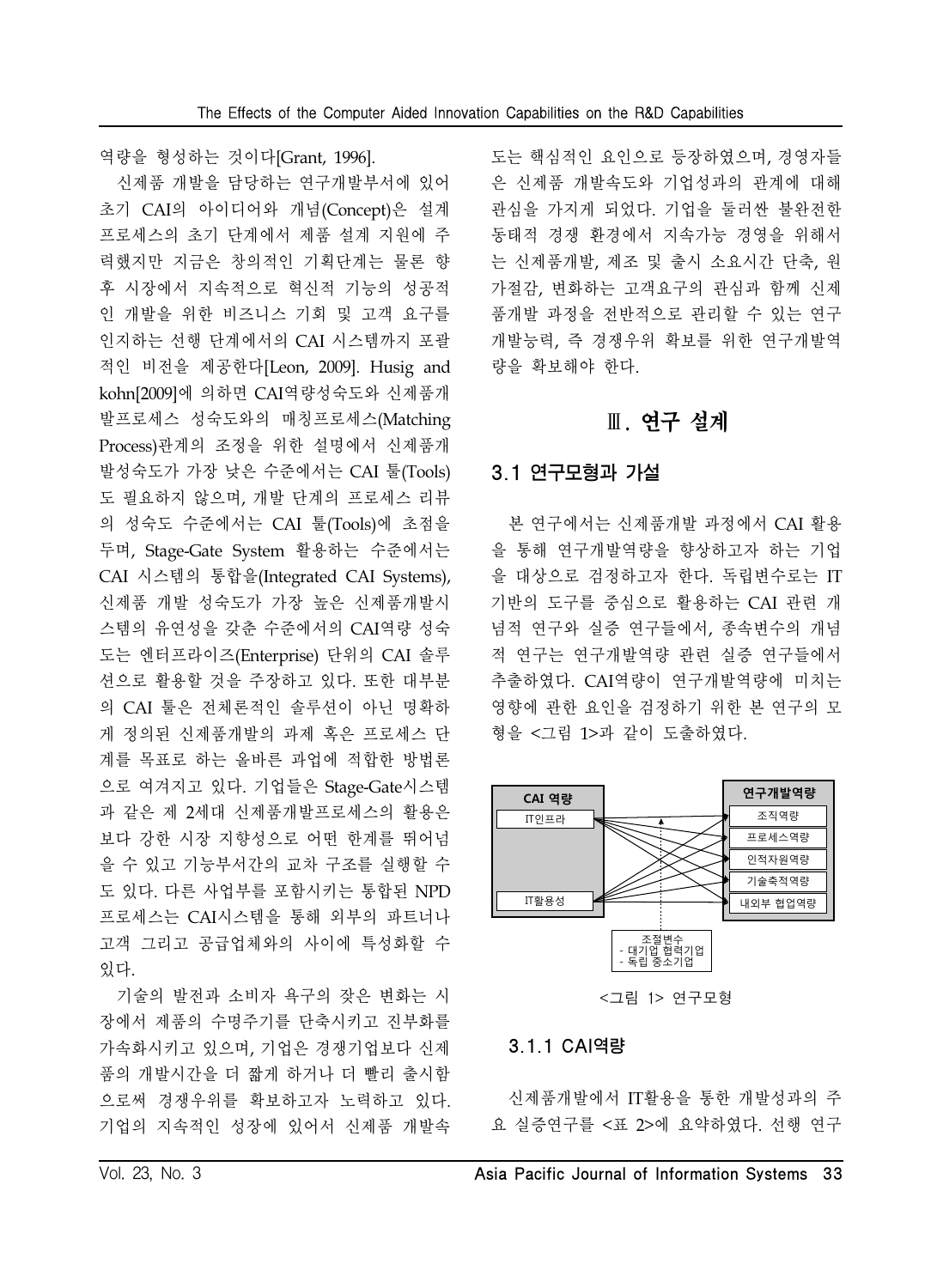#### <표 2> CAI 요소의 연구문헌

|                                              |                                                 | CAI역량                      |                            |
|----------------------------------------------|-------------------------------------------------|----------------------------|----------------------------|
|                                              | IT인프라                                           | IT활용성                      | 기타                         |
| Barczak et al.[2007]                         | IT Infra                                        | IT Embeddedness            | 자율성                        |
| Barczak et al.[2008]                         | IT Infra                                        | IT Embeddedness            | 정형화된 Process<br>CFT, 개발경험, |
| Durmusogolu and<br>Barczak <sup>[2011]</sup> | Product design tools,<br>Idea generation tools, | Use of Virtual prototype   |                            |
| Sethi et al.[2003]                           | IT Infrastructure                               | IT Embeddedness            |                            |
| Ettlie and Pavlou<br>[2006]                  | IT Support                                      | IT skills and capabilities |                            |
| Kleinschmidt et al.<br>$[2010]$              | IT Infrastructure                               | IT Capability              |                            |
| Shim[2012]                                   | IT인프라                                           | IT활용성                      |                            |

들의 결과에서와 같이 IT인프라는 연구개발역량 을 향상시키는데 도움이 된다. Ettlie and Pavlou [2006]는 신제품개발을 위한 IT의 지원에 대한 개 념적 정의를 IT 스킬과 역량, IT 엔지니어링협업 그리고 IT의 기본원칙과 가치의 척도를 커버하는 구조, 기업내부의 신제품개발파트너십을 지원하 는 사업부의 노력이라 하였다. Hwang[2010]은 IT 를 활용한 혁신차별화와 비용우위전략에 긍정적 영향을 미치며, Choi and Cho[2012]는 기술혁신 지향성과 IT인프라는 연구개발역량 향상에 큰 영 향을 미친다고 주장하였다. 동적역량은 정보 집약 적인 루틴이기 때문에 보다 나은 프로세스 정보 로 활용할 수 있으며, 지식집약적인 프로세스로 개념화할 수 있다. 따라서 IT의 충분한 지원은 효 율성과 범위 그리고 유연성을 촉진시킬 수 있으 며, 신속하고 정확하며 신뢰할 수 있는 지식의 공 유를 활성화할 수 있다. 이것은 지식의 범주를 풍 부하게 하고 새로운 지식의 접근성과 가용성을 높일 수 있다. IT는 신제품개발에서 필요한 정보 처리와 지식관리를 통해 동적역량을 향상시킬 수 있다.

본 연구의 IT활용성은 선행연구의 IT Embeddedness 또는 IT Capabilities를 IT활용성으로 표 현하였다. Barczak *et al*.[2007]에 의하면 IT Em-

beddedness는 각 기능부서간에 IT 연계를 통해 비즈니스 성과를 높일 수 있는 것으로 주장하였 으며, Durmusogolu and Barczak[2011]은 신제품 개발 과정에서 종전의 물리적인 모형 제작 방법 에서 IT를 활용한 가상의 모형제작 방법으로 변 화함으로써 개발기간의 단축은 물론 물리적 제작 비용을 줄일 수 있다고 하였다. 이 밖에 Ettlie and Pavlou[2006]는 IT활용의 스킬과 역량을, Kleinschmidt *et al*.[2010]은 IT활용의 역량을 연 구 결과로 제시하였다. 이 외의 요소로서Barczak *et al*.[2007]은 팀 분위기로서의 자율성을, Barczak *et al*.[2008]은 정형화된 프로세스와 팀 구성원들 의 Co-location 등 CFT, 및 프로젝트멤버들의 개 발의 경험 기간 등을 연구 결과로 제시하였다. 본 연구의 CAI역량요소를 IT인프라와 IT활용성으로 하였다.

이상의 연구 결과를 토대로 CAI역량의 조작적 정의를 다음의 <표 3>과 같이 나타냈다.

### 3.1.2 연구개발역량

Lefebvre *et al*.[1998]은 연구개발역량 요인으로 인적자원역량과 보유자원의 할당 역량, 그리고 기술축적역량, 내외부와의 협업역량을, Yam *et*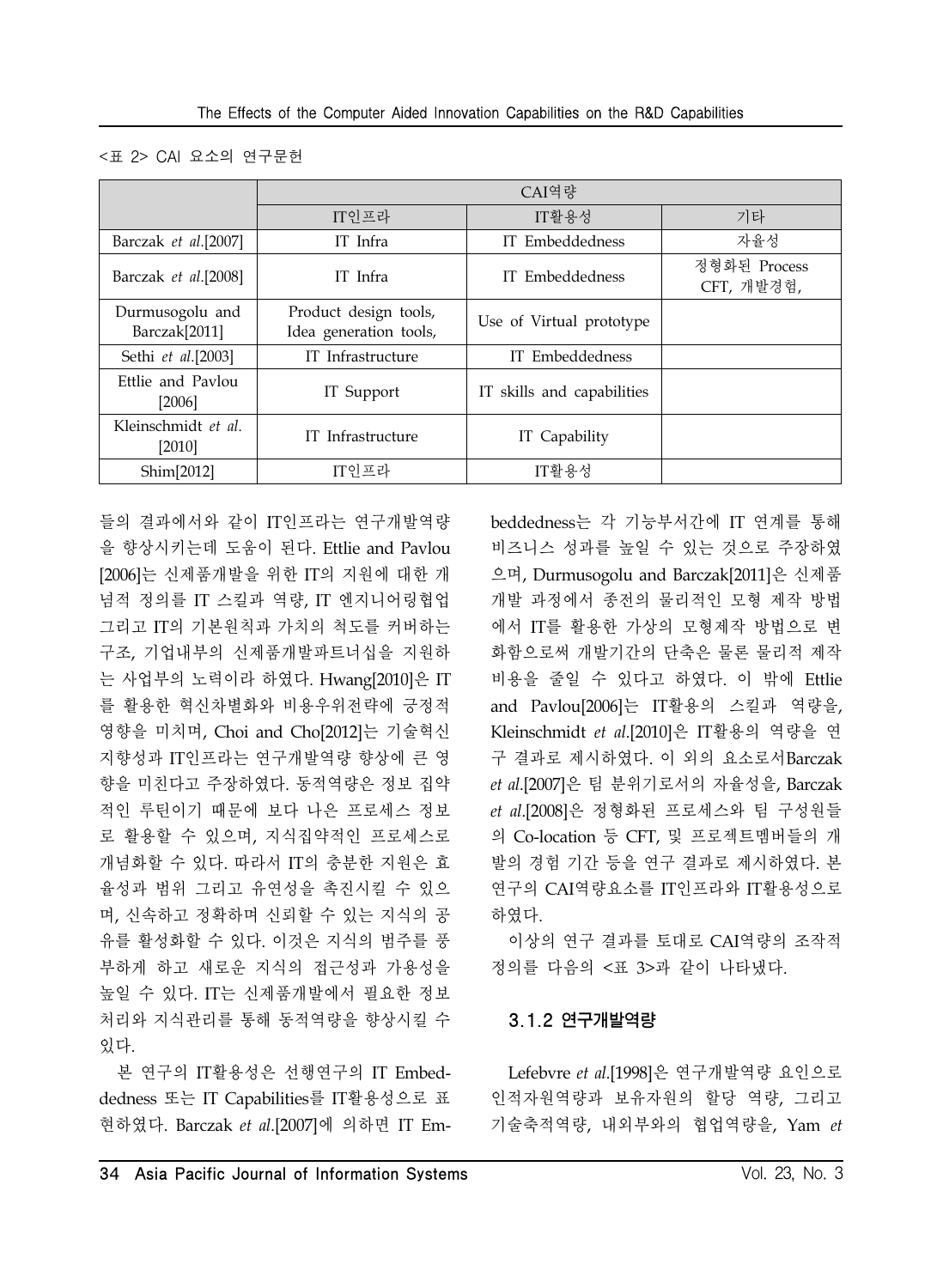<표 3> CAI역량의 조작적 정의

| 변수    | 조작적 정의                                                                                                     | <b>Studies</b>                                                                                                                                                        |
|-------|------------------------------------------------------------------------------------------------------------|-----------------------------------------------------------------------------------------------------------------------------------------------------------------------|
| IT인프라 | CAI 구성요소로서의 컴퓨터, H/W, S/W,<br>CAD, CAE, PLM(PDM), 인터넷 등 신제<br>품개발에 필요한 IT Tools의 구축하였는가<br>의 여부            | Barczak et al.[2007], Barczak et al.[2008],<br>Sethi et al.[2003], Durmusogolu and Barczak[2011], Ettlie<br>and Pavlou[2006], Kleinschmidt et al.[2010], Shim[2012]   |
| IT활용성 | 구축된 IT Tools의 기능을 충분히 이해하<br>고, 이를 활용하여 신제품 개발에 활용하는<br>가, 그리고 IT Tools 활용을 명시하도록<br>개발 프로세스에 규정되어 있는가의 여부 | Barczak et al.[2007], Barczak et al.[2008], Sethi et al. [2003],<br>Durmusogolu and Barczak[2011], Ettlie and Pavlou<br>[2006], Kleinschmidt et al.[2010], Shim[2012] |

*al*.[2004]은 학습역량과 자원할당역량, 전략기획 역량, 연구개발역량, 제조역량, 마케팅역량을, Schuh *et al*.[2008]은 연구개발 통제, 제품 포트폴리오관 리, 형상관리(Configuration Management), 협업관 리를, Tarafdar and Gordon[2007]은 IT혁신, 프로세스 모델링, 프로젝트관리, 협업을, Kusunoki *et al*. [1998]은 개별역량과 프로세스역량, 아키텍쳐역 량으로, Liao *et al*.[2009]은 통합을 위한 새로운 방법론의 연구, 업무활동의 통합 향상, 정보공유 의 정도를, Sethi *et al*.[2003]은 전략지향기업, 제 품관련 요인, NPD파트너 요인으로, Kim and Hwang[2007]은 수행프로젝트의 사전경험, 정립 된 프로세스 및 준수 정도, 회사가 보유한 제품 및 기술지식, 체계적이고 활발한 과제지원을 연 구개발역량요인으로 하였다. Yoo[2010]는 기술혁 신역량의 구성요소를 학습역량, 연구개발역량, 자원배분역량, 마케팅역량, 조직역량이 혁신활동 의 성과요소인 혁신제품 양산 정도, 매출성장률, 제품경쟁우위정도에 긍정적 영향을 미치는 것으 로 조사하였다. Eisenhardt and Martin[2000]은 기술축적역량, 프로세스역량, 조직역량, 인적자원 역량으로 보았다.

| 변수            | 조작적 정의                                                                            | Studies                                                                                                                                                                                 |
|---------------|-----------------------------------------------------------------------------------|-----------------------------------------------------------------------------------------------------------------------------------------------------------------------------------------|
| 인적자원<br>역량    | 기술적 · 과학적 백그라운드를 가지고 있<br>는 연구원의 보유 및 활용, 교육훈련 정도                                 | Lefebvre et al.[1998], Yam et al.[2004], Schuh et al.[2008],<br>Tarafdar and Gordon[2007], Kusunoki et al.[1998], Sethi<br>et al.[2003], Eisenhardt and Martin[2000]                    |
| 프로세스<br>역량    | 신제품개발을 위해 정립된 프로세스의 보<br>유 및 준수 정도, 프로젝트의 관리는 물론<br>변화관리에 활용되는 등 프로세스의 유연<br>성 정도 | Lefebvre et al.[1998], Yam et al.[2004], Schuh et al.[2008],<br>Tarafdar and Gordon <sup>[2007]</sup> , Kusunoki et al.[1998], Liao<br>et al.[2009], Eisenhardt and Martin[2000]        |
| 조직역량          | 프로젝트나 기업의 전략에 맞게 보유자원을<br>적절하게 할당 운영하고 있는가의 여부                                    | Lefebvre et al.[1998], Yam et al.[2004], Schuh et al.[2008],<br>Tarafdar and Gordon[2007], Kusunoki et al.[1998], Liao<br>et al.[2009], Eisenhardt and Martin[2000]                     |
| 기술축적<br>역량    | 신제품개발과정에서 획득된 기술적 지식을<br>결합/공유/활용하는가의 정도                                          | Lefebvre et al.[1998], Yam et al.[2004], Schuh et al.[2008],<br>Tarafdar and Gordon[2007], Kusunoki et al.[1998), Liao<br>et al.[2009], Sethi et al.[2003], Eisenhardt and Martin[2000] |
| 내외부와의<br>협업역량 | 다른부서, 파트너 등 내외부와의 협업을 통<br>해 새로운 창조적 활동을 수행하고 있는가의<br>정도                          | Lefebvre et al.[1998], Yam et al.[2004], Schuh et al.[2008],<br>Tarafdar and Gordon[2007], Liao et al.[2009], Sethi et<br>al.[2003]                                                     |

<표 4> 연구개발역량의 조작적 정의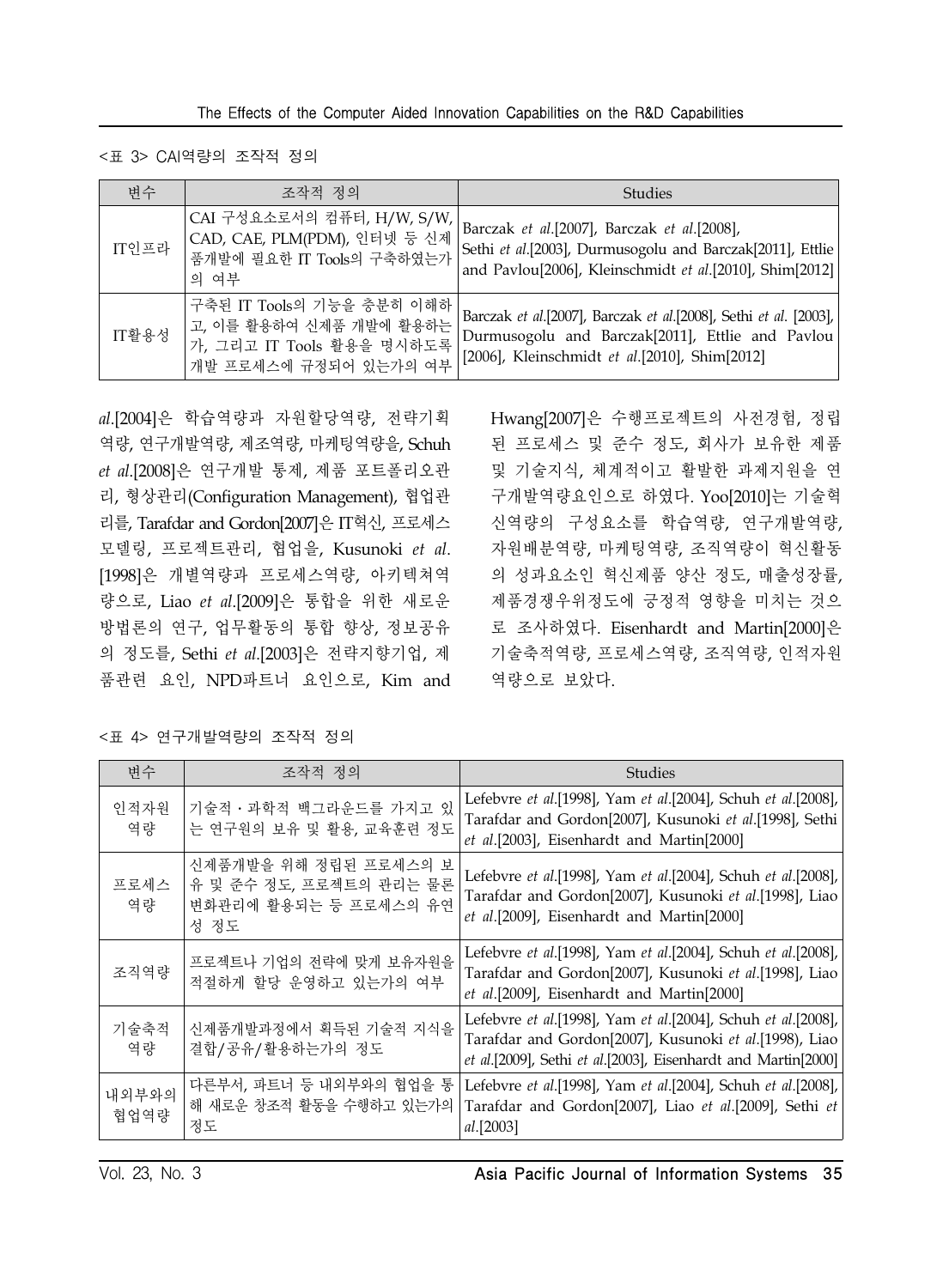이상의 연구결과를 종합하여 본 연구에서는 연구개발역량 요인을 인적자원역량, 프로세스역 량, 기술축적역량, 내외부와의 협업역량 등으로 분류하여 조작적 정의를 도출하였다(<표 4> 참 조). 또한 연구개발역량의 향상을 기대한다면 IT 의 도입은 필수적이다. IT의 도입으로 인하여 신 제품개발팀 내 조직화, 협업, 의사소통 능력을 높 이거나 팀 내 가용 지식을 향상시킬 수 있으며, 신제품개발과정 동안 지속적으로 영향을 미친다. 또한 IT 도구들은 비용이나 제품개발시간 측정 등 효율성 측정에 도움을 준다. 그리고 이런 기능 은 잠재적으로 제품 품질, 혁신, 시장에서의 성과 등에 긍정적인 영향을 미친다.

이상과 같은 선행연구들을 종합하여 본 연구 에서는 CAI역량요소를 IT인프라와 IT활용성으로 정의하여 다음과 같은 가설을 설정하였다.

# **H1: IT**인프라는 연구개발역량에 정**(+)**의 영향을 미칠 것이다**.**

- H11: IT인프라는 조직역량에 정(+)의 영향을 미칠 것이다.
- H12: IT인프라는 프로세스역량에 정(+)의 영향을 미칠 것이다.
- H13: IT인프라는 인적자원역량에 정(+)의 영향을 미칠 것이다.
- H14: IT인프라는 기술축적역량에 정(+)의 영향을 미칠 것이다.
- H15: IT인프라는 내외부와의 협업역량에 정(+)의 영향을 미칠 것이다.

# **H2: IT**활용성은 연구개발역량에 정**(+)**의 영향 을 미칠 것이다**.**

- H21: IT활용성은 조직역량에 정(+)의 영향을 미칠 것이다.
- H22: IT활용성은 프로세스역량에 정(+)의 영향 을 미칠 것이다.
- H23: IT활용성은 인적자원역량에 정(+)의 영향 을 미칠 것이다.
- H24: IT활용성은 기술축적역량에 정(+)의 영향 을 미칠 것이다.
- H25: IT활용성은 내외부와의 협업역량에 정 (+)의 영향을 미칠 것이다.

**H3: CAI**역량은 기업의 비즈니스 형태에 따라 연구 개발역량의 기여가 다르게 나타날 것이다**.**

# Ⅳ. 실증 분석

### 4.1 조사절차 및 표본구성

본 연구의 설문기간은 사전 검토 후 2012년 9 월 1일부터 2012년 9월 20일까지 실시되었으며 설문조사 방법은 대기업의 협력업체 및 일반 중 소기업 235기업의 연구소장을 대상으로 우편 및 이메일, 인터뷰를 활용한 직접조사 및 Google Docs를 활용하여 배포하였고 142기업의 설문이 회수되었으며 무응답, 불성실한 응답, 결측값 등 을 제외하고 유효한 표본인 119기업의 설문결과 를 통계분석에 활용하였다.

응답기업의 인구통계학적 분포를 보면 매출액 500억 미만이 전체의 76.5%, 종업원 300명 미만이 전체의 83.2%, 대기업 협력업체가 68.1%, 사업 계속기간은 20년 이하가 73.1%로 나타났다(<표 5> 참조).

기업특성별 매출액을 비교해 보면(<표 6> 참 조) 대기업의 협력기업은 매출액 500억 원 이상 이 10.1%인 12개 기업인데 반해 일반중소기업의 경우 매출액 500억 원 이상이 7개 기업으로 전체 5.8%로서 일반 협력기업의 매출액규모가 훨씬 낮은 것으로 조사되었다.

기업특성별 계속사업기간을 비교해 보면(<표 7> 참조) 계속사업기간 10년 이상의 점유율을 보 면 대기업협력기업은 41개 기업으로서 34.4%인 데 반해 일반중소기업은 15개 기업으로서 전체 12.6%로 대기업의 협력 중소기업의 계속사업기 간이 훨씬 더 긴 것으로 나타났다.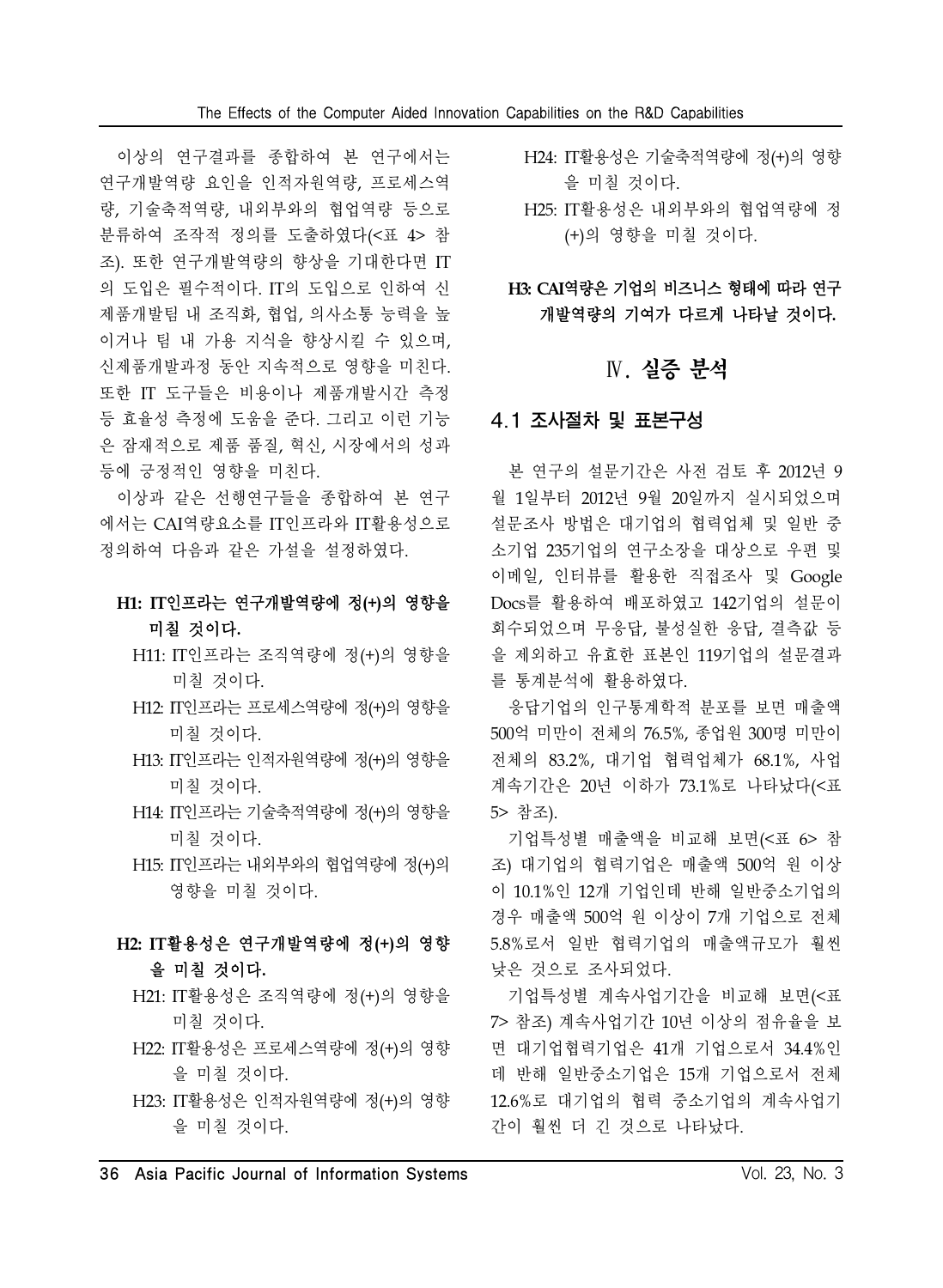### <표 5> 응답기업의 인구통계학적 분포

|            | 구 분             | 빈도  | 비율(%) | 누적퍼센트 |
|------------|-----------------|-----|-------|-------|
|            | 50억 미만          | 31  | 26.1  | 26.1  |
|            | 50억 이상~100억 미만  | 13  | 10.9  | 37.0  |
|            | 100억~500억 미만    | 47  | 39.5  | 76.5  |
| 201년 총 매출액 | 500억~1천억 미만     | 9   | 7.6   | 84.0  |
|            | 1천억~5천억 미만      | 3   | 2.5   | 86.6  |
|            | 5천억 이상          | 16  | 13.4  | 100.0 |
|            | 합계              | 119 | 100.0 |       |
|            | 50명 미만          | 43  | 36.1  | 36.1  |
|            | 50명~100명 미만     | 21  | 17.6  | 53.8  |
|            | 100명~300명 미만    | 35  | 29.4  | 83.2  |
| 종업원 수      | 300명 이상~500명 미만 | 5   | 4.2   | 87.4  |
|            | 500명~100명 미만    | 5   | 4.2   | 91.6  |
|            | 1000명 이상        | 10  | 8.4   | 100.0 |
|            | 합계              | 119 | 100.0 |       |
|            | 대기업             | 9   | 7.6   | 7.6   |
| 기업의 비즈니스   | 대기업 협력업체        | 72  | 60.5  | 68.1  |
| 형태 구분      | 독립형 중소기업        | 38  | 31.9  | 100.0 |
|            | 합계              | 119 | 100.0 |       |
|            | 5년 미만           | 33  | 27.7  | 27.7  |
|            | 5년~10년          | 21  | 17.6  | 45.4  |
| 사업 계속기간    | 10년~20년         | 33  | 27.7  | 73.1  |
|            | 20년 이상          | 32  | 26.9  | 100.0 |
|            | 합계              | 119 | 100.0 |       |

### <표 6> 기업특성별 매출액 규모

| 구    | 분    |          | 원)<br>매출액(억<br>2011년 |          |          |          |          |        |
|------|------|----------|----------------------|----------|----------|----------|----------|--------|
| 기업특성 | 구 분  | ~50억     | $50 - 100$           | 100      | 500      | 1,000    | 5,000 이상 | 전체     |
|      |      |          |                      | ~100     | ~1000    | ~1000    |          |        |
|      | 빈도   | $\Omega$ | $\theta$             | $\theta$ | $\Omega$ | $\theta$ | 9        | 9      |
| 대기업  | 특성비중 | $0.0\%$  | $0.0\%$              | $0.0\%$  | $0.0\%$  | $0.0\%$  | 100.0%   | 100.0% |
|      | 전체비중 | $0.0\%$  | $0.0\%$              | $0.0\%$  | $0.0\%$  | $0.0\%$  | 7.6%     | 7.6%   |
| 대기업  | 빈도   | 17       | 10                   | 33       | 6        | 2        | 4        | 72     |
| 협력기업 | 특성비중 | 23.6%    | 13.9%                | 45.8%    | 8.3%     | 2.8%     | 5.6%     | 100.0% |
|      | 전체비중 | 14.3%    | 8.4%                 | 27.7%    | 5.0%     | 1.7%     | $3.4\%$  | 60.5%  |
| 독립형  | 빈도   | 14       | 3                    | 14       | 3        | 1        | 3        | 38     |
| 중소기업 | 특성비중 | 36.8%    | 7.9%                 | 36.8%    | 7.9%     | $2.6\%$  | 7.9%     | 100.0% |
|      | 전체비중 | 11.8%    | 2.5%                 | 11.8%    | 2.5%     | 0.8%     | 2.5%     | 31.9%  |
| 전체   | 빈도   | 31       | 13                   | 47       | 9        | 3        | 16       | 119    |
|      | 특성비중 | 26.1%    | 10.9%                | 39.5%    | 7.6%     | 2.5%     | 13.4%    | 100.0% |
|      | 전체비중 | 26.1%    | 10.9%                | 39.5%    | 7.6%     | 2.5%     | 13.4%    | 100.0% |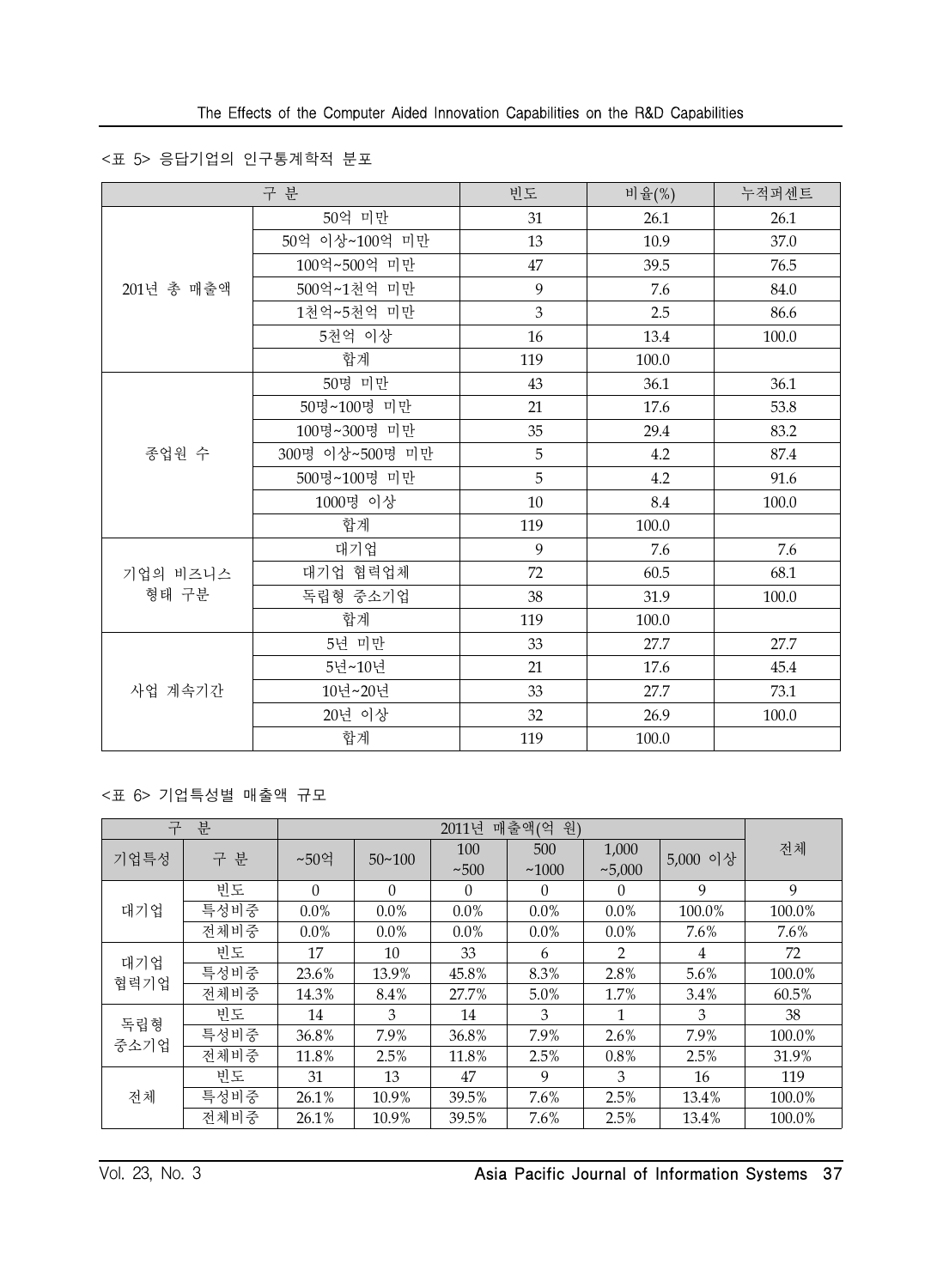<sup>&</sup>lt;표 7> 기업특성별 계속 사업기간

| 구           | 분    |                  |                  | 계속 사업기간(년) |          | 전체     |
|-------------|------|------------------|------------------|------------|----------|--------|
| 기업특성        | 구 분  | ~1               | $5 - 10$         | $10 - 20$  | $20\sim$ |        |
|             | 빈도   | $\boldsymbol{0}$ | $\boldsymbol{0}$ | $\theta$   | 9        | 9      |
| 대기업         | 특성비중 | $0.0\%$          | $0.0\%$          | $0.0\%$    | 100.0%   | 100.0% |
|             | 전체비중 | $0.0\%$          | $0.0\%$          | $0.0\%$    | 7.6%     | 7.6%   |
|             | 빈도   | 16               | 15               | 23         | 18       | 72     |
| 대기업<br>협력기업 | 특성비중 | 22.2%            | 20.8%            | 31.9%      | 25.0%    | 100.0% |
|             | 전체비중 | 13.4%            | 12.6%            | 19.3%      | 15.1%    | 60.5%  |
|             | 빈도   | 17               | 6                | 10         | 5        | 38     |
| 독립형<br>중소기업 | 특성비중 | 44.7%            | 15.8%            | 26.3%      | 13.2%    | 100.0% |
|             | 전체비중 | 14.3%            | 5.0%             | 8.4%       | 4.2%     | 31.9%  |
| 전체          | 빈도   | 33               | 21               | 33         | 32       | 119    |
|             | 특성비중 | 27.7%            | 17.6%            | 27.7%      | 26.9%    | 100.0% |
|             | 전체비중 | 27.7%            | 17.6%            | 27.7%      | 26.9%    | 100.0% |

<표 8> 기업특성별 IT시스템 보유현황

| 기업의 특성      |    | ERP   | <b>SCM</b>     | QMS     | <b>PLM</b> | <b>MES</b>     | 3D CAD  |
|-------------|----|-------|----------------|---------|------------|----------------|---------|
| 대기업         | 빈도 | 9     | 5              | 7       | 9          | 3              | 9       |
|             | 비중 | 7.6%  | 4.2%           | 5.9%    | 7.6%       | 2.5%           | $7.6\%$ |
| 협력업체<br>대기업 | 빈도 | 41    | $\overline{2}$ | 14      | 8          | $\mathbf{1}$   | 56      |
|             | 비중 | 34.5% | 1.7%           | 11.8%   | 6.7%       | $0.8\%$        | 47.1%   |
| 독립형 중소기업    | 빈도 | 22    | $\overline{2}$ | 11      | 3          | $\theta$       | 25      |
|             | 비중 | 18.5% | 1.7%           | $9.2\%$ | 2.5%       | $0.0\%$        | 21.0%   |
| 계           | 빈도 | 72    | 9              | 32      | 20         | $\overline{4}$ | 90      |
|             | 비중 | 60.5% | 7.6%           | 26.9%   | 16.8%      | 3.4%           | 75.6%   |

기업특성별 IT시스템 보유현황 비교결과(<표 8> 참조) 대기업 협력기업의 ERP 보유현황은 전 체의 34.5%인데 반해 일반 중소기업은 18.5%이 며, QMS(Quality Management System)는 대기 업 협력기업이 11.8% 대비 9.2%, PLM(Product Life-cycle Management)은 대기업 협력기업이 6.7%인데 반해 2.5%, 3D CAD의 보유는 대기업 협력기업이 47.1% 대비 21%로 일반중소기업의 IT보유 및 활용이 매우 열악한 것으로 나타났다.

### 4.2 변수들의 기초통계량

본 연구의 종속변수인 연구개발역량은 조직 역량, 프로세스역량, 인적자원역량, 기술축적역 량, 내외부와의 협업역량으로 구성하고 있으며, 독립변수로는 CAI역량으로서 IT인프라, IT활용 성이다. 각 변수에 대한 기초 통계량은 <표 9>와 같다.

변수들 중 가장 높은 평균값은 조직역량2(4.24)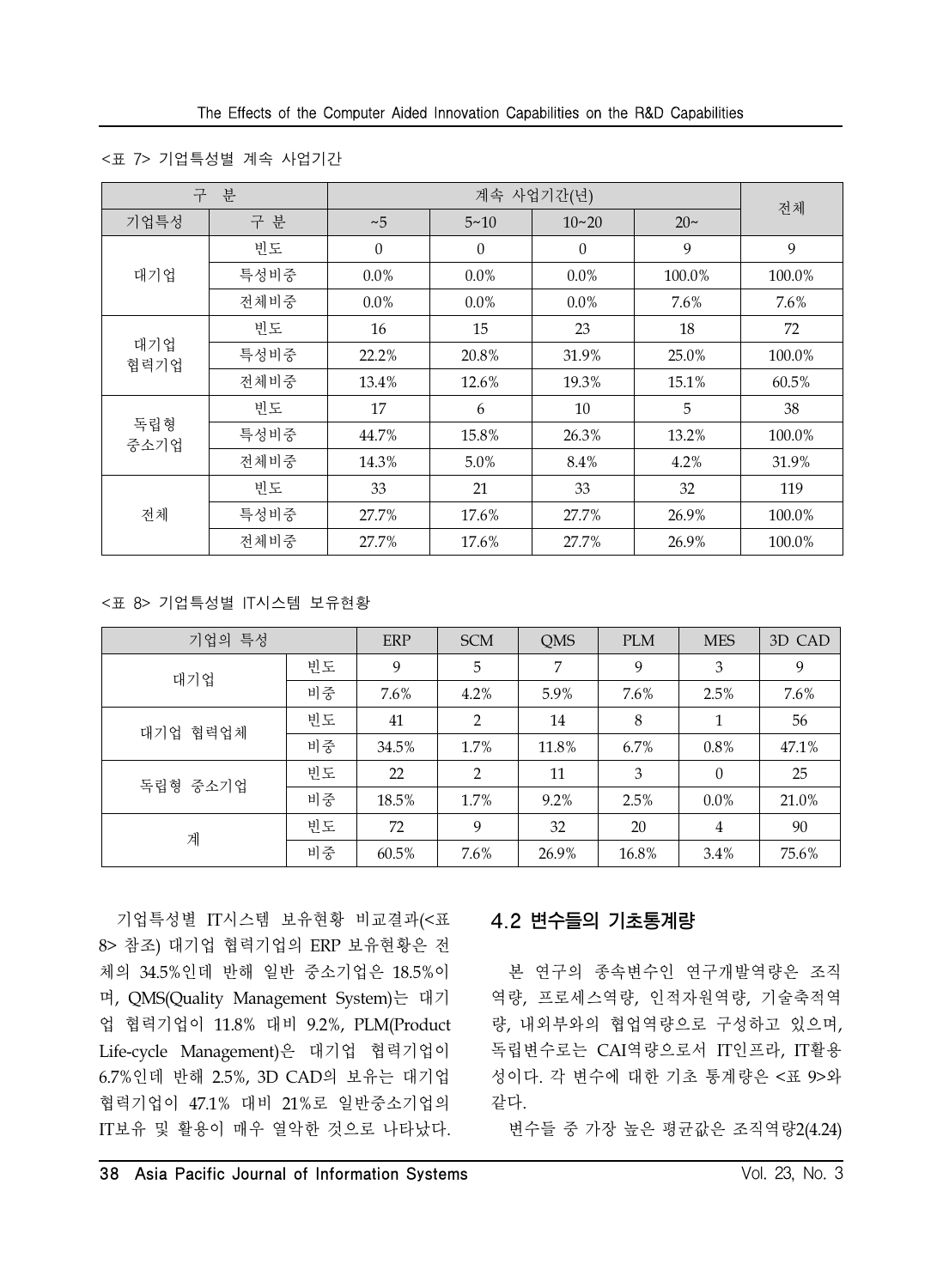### <표 9> 변수의 기초통계량

|        |            | 항 목          |      | 평균   |      | 분산   |
|--------|------------|--------------|------|------|------|------|
| Group  | Factor     |              | 통계량  | 표준오차 | 표준편차 |      |
|        |            | $IT$ 인프라 $1$ | 3.49 | .092 | .999 | .998 |
|        | IT인프라      | IT인프라 2      | 3.61 | .080 | .874 | .765 |
|        |            | IT인프라 3      | 3.01 | .085 | .925 | .856 |
| CAI역량  |            | IT활용성 1      | 3.28 | .071 | .769 | .592 |
|        | IT활용성      | IT활용성 2      | 3.39 | .080 | .874 | .765 |
|        |            | IT활용성 3      | 3.22 | .082 | .894 | .799 |
|        |            | IT활용성 4      | 3.03 | .089 | .974 | .948 |
|        |            | 조직역량 1       | 3.79 | .077 | .842 | .710 |
|        |            | 조직역량 2       | 4.24 | .061 | .663 | .440 |
|        | 조직자원<br>역량 | 조직역량 3       | 3.87 | .066 | .724 | .524 |
|        |            | 조직역량 4       | 3.29 | .082 | .896 | .803 |
|        |            | 조직역량 5       | 3.37 | .073 | .801 | .642 |
|        |            | 프로세스역량 1     | 3.97 | .079 | .858 | .737 |
|        |            | 프로세스역량 2     | 3.87 | .074 | .808 | .653 |
|        | 프로세스<br>역량 | 프로세스역량 3     | 3.92 | .079 | .865 | .748 |
|        |            | 프로세스역량 4     | 3.37 | .074 | .812 | .659 |
|        |            | 프로세스역량 5     | 4.13 | .067 | .731 | .535 |
|        |            | 인적자원역량 1     | 4.11 | .069 | .757 | .573 |
| 연구개발역량 | 인적자원       | 인적자원역량 2     | 3.75 | .077 | .836 | .699 |
|        | 역량         | 인적자원역량 3     | 3.85 | .077 | .840 | .706 |
|        |            | 인적자원역량 4     | 3.71 | .075 | .815 | .663 |
|        |            | 기술축적역량 1     | 3.18 | .086 | .936 | .875 |
|        | 기술축적       | 기술축적역량 2     | 3.24 | .087 | .954 | .910 |
|        | 역량         | 기술축적역량 3     | 3.53 | .077 | .842 | .709 |
|        |            | 기술축적역량 4     | 3.20 | .072 | .787 | .620 |
|        |            | 내외부 협업역량 1   | 3.54 | .076 | .831 | .691 |
|        | 내외부<br>협업  | 내외부 협업역량 2   | 3.87 | .066 | .724 | .524 |
|        | 역량         | 내외부 협업역량 3   | 3.31 | .074 | .810 | .657 |
|        |            | 내외부 협업역량 4   | 3.51 | .068 | .746 | .557 |

로 나타났으며, 가장 낮은 평균값은 신제품개발 중 필요할 때 다른 부문의 자료나 정보를 쉽게 엑세스하고 활용할 수 있는 IT인프라(3.01)인 것 으로 나타났다. 단순한 평균치만으로 살펴보면, 앞서 인구통계학적 분포에서 본 바와 같이 일반 중소기업의 IT투자 환경이 매우 열악하다는 점이 그대로 CAI역량에 그대로 반영되고 있음을 알 수 있다.

# 4.3 타당성과 신뢰성 분석

### 4.3.1 개념타당성 분석

변수들의 측정에 사용된 척도들의 개념타당성을 검토하기 위하여 요인분석을 실시하였다. 요인분석 을 실시하는데 있어서 요인추출방법으로는 주성분 분석방법(principal component analysis), 요인수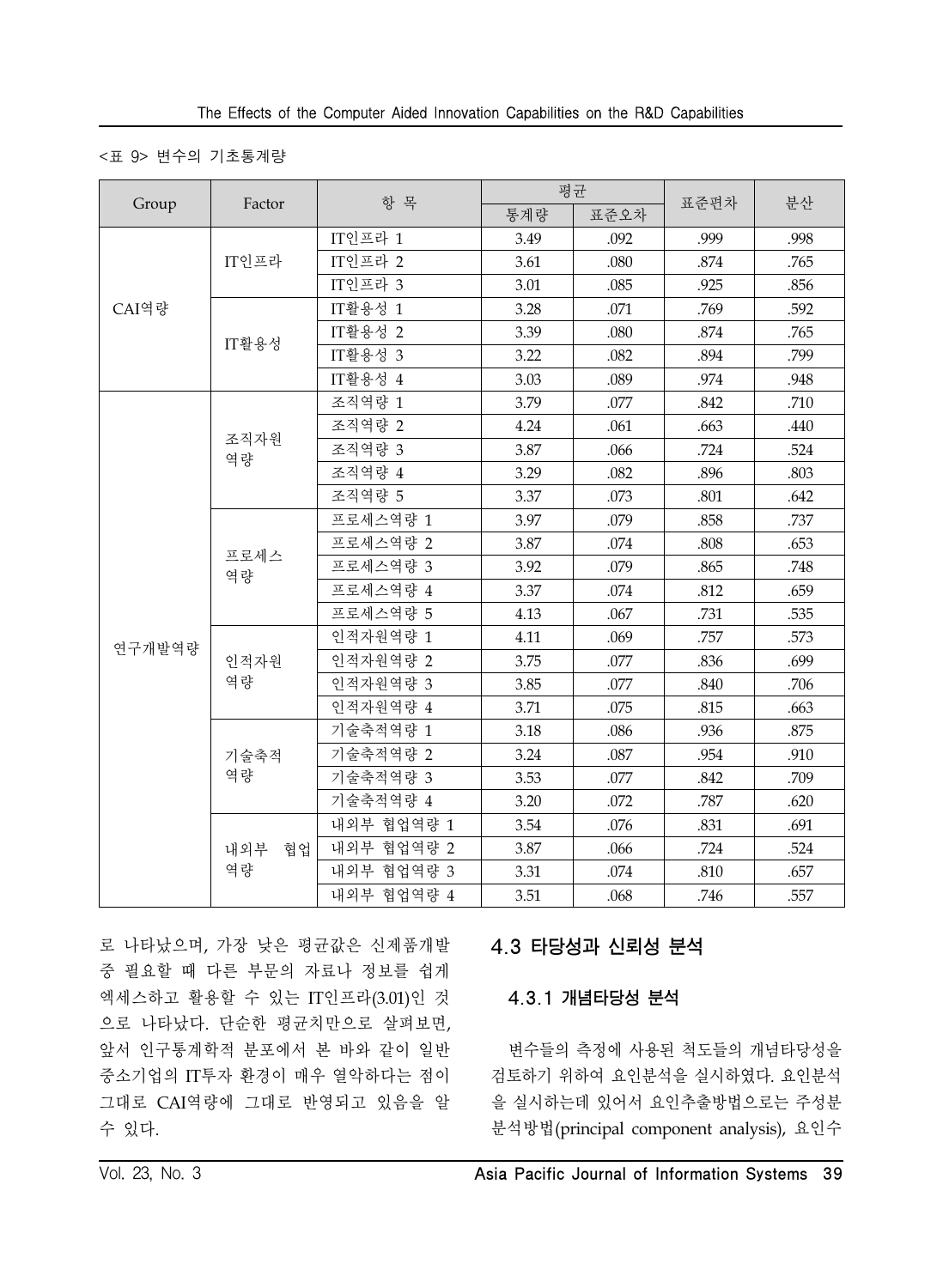결정방법으로는 카이저 규칙(Kaiser rule), 그리고 요인회전방법으로는 직각회전방법인 배리맥스 (Varimax)를 사용하였다. 요인분석결과가 제시된 <표 10>에서 알 수 있듯이, 독립변수와 종속변수 모두가 고유값이 1.0 이상인 7개의 요인이 추출되었 고, 이들 요인이 전체 분산 중에서 총 71.269%를

설명하는 것으로 나타났다. 요인적재량을 살펴보 면, 독립변수는 IT Tool을 활용한 정보 전파 및 공유 가 제외되었고, 종속변수인 조직역량에서는 조직역 량 1(프로젝트 조직에게 권한이양 정도), 프로세스 역량 4(IT를 활용한 신제품 개발 및 통합) 및 프로세 스역량 5(고객요구사항 반영을 위한 규정), 인적자

<표 10> 독립변수 및 종속변수의 요인분석결과

|         | Factor     | 항 목          | 성분           |                |         |                |          |         |                |
|---------|------------|--------------|--------------|----------------|---------|----------------|----------|---------|----------------|
| Group   |            |              | $\mathbf{1}$ | $\overline{2}$ | 3       | $\overline{4}$ | 5        | 6       | $\overline{7}$ |
|         |            | $IT$ 인프라 $1$ | .391         | .010           | .117    | .287           | .072     | .115    | .657           |
|         | IT인프라      | $IT$ 인프라 2   | .417         | .159           | .003    | .180           | .088     | .110    | .615           |
| CAI     |            | IT인프라 3      | .550         | .080           | .129    | .310           | $-.100$  | .245    | .359           |
| 역량      |            | IT활용성 1      | .826         | .094           | .173    | .228           | .067     | .128    | .057           |
|         | IT활용성      | IT활용성 2      | .877         | .080           | .098    | .174           | .138     | .041    | .164           |
|         |            | IT활용성 3      | .893         | .203           | .098    | .131           | .058     | $-.002$ | .045           |
|         |            | IT활용성 4      | .759         | .102           | .144    | .240           | .016     | .153    | .211           |
|         |            | 조직자원역량 1     | .160         | .569           | .536    | .059           | $-.095$  | .151    | $-.118$        |
|         |            | 조직자원역량 2     | $-.034$      | .676           | .216    | .132           | .279     | .092    | .014           |
|         | 조직역량       | 조직자원역량 3     | .131         | .716           | .066    | .166           | .263     | .163    | $-164$         |
|         |            | 조직자원역량 4     | .153         | .774           | $-.020$ | .055           | .234     | .184    | .220           |
|         |            | 조직자원역량 5     | .235         | .721           | .125    | .174           | .003     | $-.008$ | .262           |
|         | 프로세스<br>역량 | 프로세스역량 1     | .128         | .218           | .149    | .089           | $.814\,$ | .195    | .066           |
|         |            | 프로세스역량 2     | .116         | .193           | .155    | .103           | .767     | .229    | $-.130$        |
|         |            | 프로세스역량 3     | $-.001$      | .126           | .315    | .198           | .697     | $-.056$ | .221           |
|         |            | 프로세스역량 4     | .223         | .430           | .225    | .398           | .195     | .011    | .229           |
|         |            | 프로세스역량 5     | $-.114$      | .402           | .216    | .067           | .558     | $-.023$ | .465           |
| 연구개발    |            | 인적자원역량 1     | .250         | .087           | .354    | .014           | .095     | .576    | .427           |
| 역량      | 인적자원       | 인적자원역량 2     | .195         | .214           | .304    | .081           | .212     | .609    | .334           |
|         | 역량         | 인적자원역량 3     | .048         | .113           | .055    | .162           | .124     | .829    | $-.069$        |
|         |            | 인적자원역량 4     | .168         | .285           | .474    | .113           | .090     | .459    | .135           |
|         |            | 기술축적역량 1     | .369         | .133           | .060    | .678           | .042     | .309    | .265           |
|         | 기술축적       | 기술축적역량 2     | .341         | .166           | .060    | .768           | .045     | .197    | .138           |
|         | 역량         | 기술축적역량 3     | .203         | .170           | .306    | .614           | .292     | $-.087$ | .070           |
|         |            | 기술축적역량 4     | .340         | .277           | .267    | .642           | .205     | .084    | .084           |
|         |            | 내외부 협업역량 1   | .128         | .135           | .759    | .173           | .181     | .097    | .077           |
|         | 내외부        | 내외부 협업역량 2   | .160         | .040           | .728    | $-0.129$       | .286     | .231    | .164           |
|         | 협업역량       | 내외부 협업역량 3   | .178         | .006           | .676    | .450           | .134     | .012    | .038           |
|         |            | 내외부 협업역량 4   | .039         | .272           | .632    | .290           | .279     | .115    | .012           |
|         | Eigen값     |              | 4.284        | 3.349          | 3.276   | 2.889          | 2.765    | 2.14    | 1.965          |
|         |            | 설명분산(%)      | 14.772       | 11.548         | 11.298  | 9.962          | 9.535    | 7.378   | 6.776          |
| 누적분산(%) |            | 14.772       | 26.320       | 37.619         | 47.580  | 57.115         | 64.493   | 71.269  |                |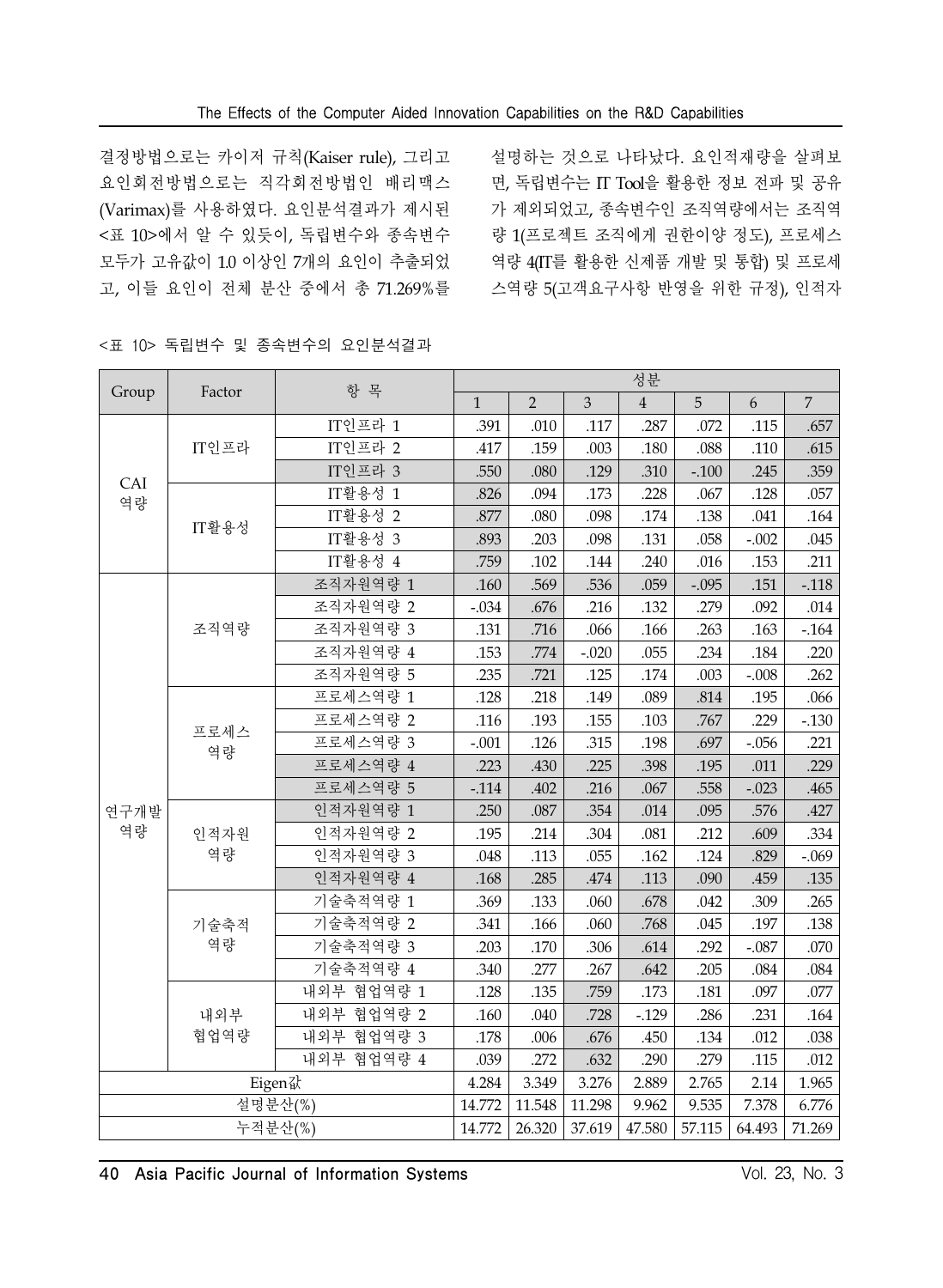원역량 1(기술분야별 전문인력 보유) 및 인적자원역 량 4(회사의 전략과 일치하는 신제품 기획 전담인력 구성 및 활용)가 요인적재량 0.6 미만으로 제외되었다. 이러한 결과는 열악한 IT투자환경과 전문인력 부족 등 대부분의 중소기업이 가지고 있는 공통적인 문제 가 그대로 반영된 것으로 추정한다.

#### 4.3.2 신뢰성 분석

본 연구의 측정변수에 대한 요인분석 결과를 기 초로 신뢰성을 분석하였다. 측정 변수들의 내적일 관성 신뢰도(Internal Consistency Reliability)는 Cronbach's Alpha계수가 가장 널리 사용된다. Cronbach's Alpha 값이 0.60 이상이면 측정도구의 신뢰성이 확보된 것으로 볼 수 있다고 한 Nunnally [1978]의 연구결과를 근거로 할 때 본 연구에서의

<표 11> 연구변수의 신뢰성 분석결과

각 변수에 대한 대체로 무난한 것으로 판단할 수 있다. 각각의 측정변수에 대하여 Cronbach's Alpha 계수를 기준으로 항목의 신뢰성을 확인한 결과 요 인별 평균을 기준으로 하는 기술통계 분석결과와 함께 <표 11>에 표시하였다. 최초의 항목수를 기준 에서의 모든 요인에서 Cronbach's Alpha 값이 0.77 이상이었으나 요인분석결과 항목수를 제거한 후의 Cronbach's Alpha 값이 초기보다 낮은 최소 0.611 이상이나 전체적으로 0.60 이상을 보였으므로 측정 요소 모두 측정도구의 신뢰성이 확보된 것으로 볼 수 있다.

#### 4.3.3 상관관계 분석을 통한 판별타당성

변수들 간의 판별타당성을 통하여 특정 현상 을 설명하고자 상관관계분석을 하였다. 전체 분

| Group  | Factor   | 최초항목수 | Cronbach의<br>알파 | 수정<br>항목수      | Cronbach의<br>알파 |
|--------|----------|-------|-----------------|----------------|-----------------|
| CAI역량  | IT인프라    | 3     | .771            | $\overline{2}$ | .712            |
|        | IT활용성    | 4     | .920            | 4              | .920            |
|        | 조직역량     | 5     | .820            | 4              | .816            |
|        | 프로세스역량   | 6     | .822            | 3              | .803            |
| 연구개발역량 | 인적자원역량   | 4     | .794            | $\overline{2}$ | .611            |
|        | 기술역량     | 4     | .862            | 4              | .862            |
|        | 내외부 협업역량 | 4     | .826            | 4              | .826            |

<표 12> 전체 기업 대상 변수들의 상관관계 분석결과

|        | IT인프라       | IT활용성                | 조직역량                 | 프로세스<br>역량 | 인적자원<br>역량  | 기술축적<br>역량  | 협업역량 |
|--------|-------------|----------------------|----------------------|------------|-------------|-------------|------|
| IT인프라  |             |                      |                      |            |             |             |      |
| IT활용성  | $.602$ **   |                      |                      |            |             |             |      |
| 조직역량   | $.333^{**}$ | $.363$ <sup>**</sup> |                      |            |             |             |      |
| 프로세스역량 | $.348$ **   | $.343$ <sup>**</sup> | $.564$ **            |            |             |             |      |
| 인적자원역량 | $.362$ **   | $.346^{**}$          | $.416$ **            | $.452$ **  |             |             |      |
| 기술축적역량 | $.562$ **   | $.628$ **            | $.487$ <sup>**</sup> | $.516$ **  | $.432$ **   |             |      |
| 협업역량   | $.338***$   | $.375$ **            | $.405***$            | $.595$ *   | $.440^{**}$ | $.520^{10}$ |      |

\*\* 상관계수는 0.01 수준(양쪽)에서 유의합니다.

\* 상관계수는 0.05 수준(양쪽)에서 유의합니다.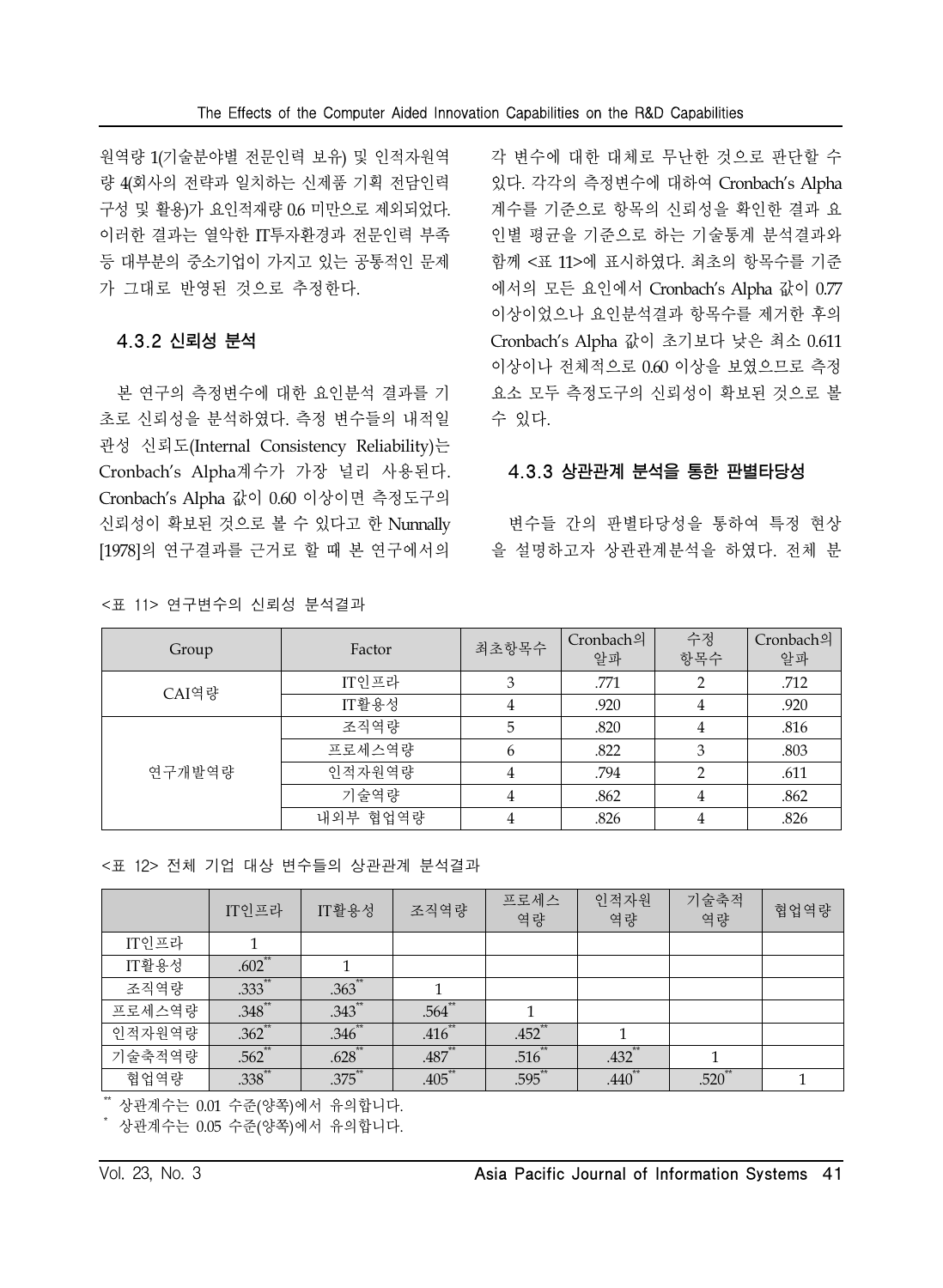석기업에 있어서는 종속변수로 설정된 원가, 시 간, 품질과 독립변수로 설정된 IT인프라, IT활용 성, 종속변수로 설정된 조직역량, 프로세스역량, 인적자원역량, 기술축적역량, 협업역량의 모든 변 수의 쌍에서 통계적으로 99% 신뢰수준에서 모두 유의한 상관관계를 확보하고 있는 것으로 판명 되었다. 또한 각 요인간의 상관계수는 모두 0.8 이하로 본 연구의 판별타당성은 확보되었다고 판단할 수 있다. 상관관계계수가 가장 높은 쌍은 IT활용성과 기술축적역량으로서 0.628이다. 상관 관계 분석 결과는 <표 12>에서 보는 바와 같다.

### 4.3.4 가설 검정 및 해석

본 연구에서는 CAI역량이 신제품개발생산성 에 미치는 영향요인을 검정하기 위하여 PASW 18.0을 이용하여 독립변수들과 종속변수 간에 선 형관계가 있다는 가정 하에서 종속변수를 예측 할 수 있는 회귀모형을 사용하였다.

### **(1)** 회귀분석 결과

종속변수인 조직역량, 프로세스역량, 인적자 원역량, 기술축적역량, 협업역량에 미치는 요인

으로서 IT인프라, IT활용성을 독립변수로 하여 이것을 각 요인 간 회귀분석으로 가설 검정을 실 시하였다. 본 연구에서는 독립변수들의 투입에서 단계적 선택(stepwise) 방식을 사용하여 검정하 였고 투입확률(p-in)은 0.05이며, 제거확률(p-out) 은 0.10을 사용하였다.

CAI역량이 연구개발역량에 미치는 요인별 회 귀분석에 의한 모형 적합성을 <표 13>에서 보는 바와 같이 도출하였다. CAI역량 중에서 IT인프라 가 종속변수인 조직역량, 프로세스역량, 인적자 원역량, 기술축적역량, 협업역량에 대한 전체 설 명력은 각각 10.3%, 7%, 11.9%, 30.9%, 10.5%로, IT활용성은 종속변수인 조직역량, 프로세스역량, 인적자원역량, 기술축적역량, 협업역량에 대한 전체 설명력이 각각 12.4%, 5.9%, 11.1%, 38.9%, 13.4%로 전반적으로 낮은 설명력을 보이나 두 가지 독립변수 모두 기술축적역량은 상대적으로 매우 높은 설명력을 보이고 있으며 독립변수와 종속변 수로 이루어진 회귀식은 모두 유의하므로(P < 0.005) 회귀모형의 적합성은 높다고 볼 수 있다.

다음은 독립변수와 종속변수 요인에 대한 검정 결과를 유추해 볼 때 가설에서 영향을 미칠 것이 라는 회귀분석 모형의 계수는 <표 14>에서 보는

| 모형경로      |        |              |       |            |              | 통계량 변화량    |          |              |     |                      |  |
|-----------|--------|--------------|-------|------------|--------------|------------|----------|--------------|-----|----------------------|--|
| 에서        | 으로     | $\mathbb{R}$ | R 제곱  | 수정된<br>R제곱 | 추정값의<br>표준오차 | R제곱<br>변화량 | F<br>변화량 | df1          | df2 | F변화량<br>에 대한<br>유의확률 |  |
| IT<br>인프라 | 조직자원역량 | 0.333        | 0.111 | 0.103      | 0.590        | 0.111      | 14.543   | 1            | 117 | $\overline{0}$       |  |
|           | 프로세스역량 | 0.279        | 0.078 | 0.07       | 0.690        | 0.078      | 9.863    | 1            | 117 | 0.002                |  |
|           | 인적자원역량 | 0.356        | 0.127 | 0.119      | 0.667        | 0.127      | 16.994   | 1            | 117 | $\Omega$             |  |
|           | 기술축적역량 | 0.561        | 0.315 | 0.309      | 0.617        | 0.315      | 53.808   | $\mathbf{1}$ | 117 | $\overline{0}$       |  |
|           | 협업역량   | 0.335        | 0.112 | 0.105      | 0.597        | 0.112      | 14.817   | 1            | 117 | $\overline{0}$       |  |
|           | 조직자원역량 | 0.363        | 0.132 | 0.124      | 0.583        | 0.132      | 17.756   | $\mathbf{1}$ | 117 | $\Omega$             |  |
|           | 프로세스역량 | 0.258        | 0.067 | 0.059      | 0.694        | 0.067      | 8.355    | 1            | 117 | 0.005                |  |
| IT<br>활용성 | 인적자원역량 | 0.345        | 0.119 | 0.111      | 0.670        | 0.119      | 15.768   | 1            | 117 | $\overline{0}$       |  |
|           | 기술축적역량 | 0.628        | 0.395 | 0.389      | 0.580        | 0.395      | 76.265   | $\mathbf{1}$ | 117 | $\Omega$             |  |
|           | 협업역량   | 0.376        | 0.141 | 0.134      | 0.588        | 0.141      | 19.226   | 1            | 117 | $\overline{0}$       |  |

<표 13> 각 변수간 모형적합성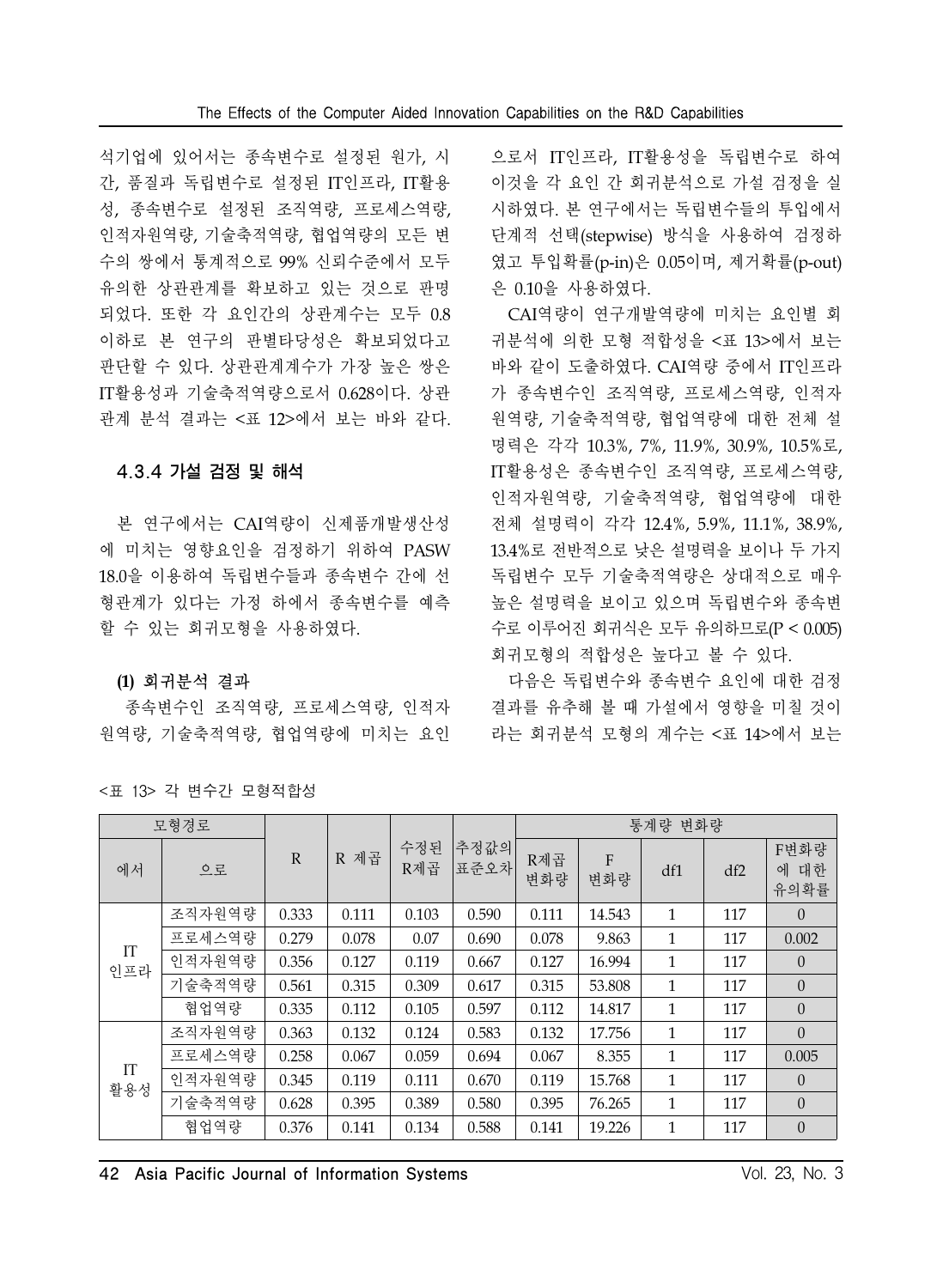#### <표 14> 각 변수간 모형계수

| 모형경로  |            |       |       | 비표준화 계수 | 표준화계수 |        |                  | 가설검정 |  |
|-------|------------|-------|-------|---------|-------|--------|------------------|------|--|
| 독립변수  | 종속변수       | 구 분   | B     | 표준오차    | 베타    | t      | 유의확률             |      |  |
| IT인프라 | 조직자원<br>역량 | (상수)  | 2.804 | 0.239   |       | 11.711 | $\overline{0}$   |      |  |
|       |            | IT인프라 | 0.251 | 0.066   | 0.333 | 3.814  | $\theta$         | 채택   |  |
|       | 프로세스       | (상수)  | 3.068 | 0.28    |       | 10.968 | $\overline{0}$   |      |  |
|       | 역량         | IT인프라 | 0.241 | 0.077   | 0.279 | 3.141  | 0.002            | 채택   |  |
|       | 인적자원       | (상수)  | 2.711 | 0.271   |       | 10.014 | $\Omega$         |      |  |
|       | 역량         | IT인프라 | 0.306 | 0.074   | 0.356 | 4.122  | $\boldsymbol{0}$ | 채택   |  |
|       | 기술축적<br>역량 | (상수)  | 1.497 | 0.25    |       | 5.979  | $\theta$         |      |  |
|       |            | IT인프라 | 0.504 | 0.069   | 0.561 | 7.335  | $\overline{0}$   | 채택   |  |
|       | 협업역량       | (상수)  | 2.648 | 0.242   |       | 10.923 | $\overline{0}$   |      |  |
|       |            | IT인프라 | 0.256 | 0.067   | 0.335 | 3.849  | $\theta$         | 채택   |  |
|       | 조직자원<br>역량 | (상수)  | 2.77  | 0.226   |       | 12.282 | $\theta$         |      |  |
|       |            | IT활용성 | 0.286 | 0.068   | 0.363 | 4.214  | $\theta$         | 채택   |  |
|       | 프로세스       | (상수)  | 3.171 | 0.268   |       | 11.817 | $\overline{0}$   |      |  |
|       | 역량         | IT활용성 | 0.233 | 0.081   | 0.258 | 2.89   | 0.005            | 채택   |  |
|       | 인적자원       | (상수)  | 2.798 | 0.259   |       | 10.79  | $\theta$         |      |  |
| IT활용성 | 역량         | IT활용성 | 0.31  | 0.078   | 0.345 | 3.971  | $\theta$         | 채택   |  |
|       | 기술축적       | (상수)  | 1.382 | 0.224   |       | 6.158  | $\theta$         |      |  |
|       | 역량         | IT활용성 | 0.59  | 0.068   | 0.628 | 8.733  | $\theta$         | 채택   |  |
|       |            | (상수)  | 2.588 | 0.227   |       | 11.384 | $\theta$         |      |  |
|       | 협업역량       | IT활용성 | 0.3   | 0.068   | 0.376 | 4.385  | $\boldsymbol{0}$ | 채택   |  |

바와 같다. 모형계수에서 10개 요인의 가설이 모 두 유의한 것으로 나타났다(P < 0.05). 그러나 앞 서 설명한 바와 같이 모형 적합성의 설명력이 매 우 낮은 것은 본 연구에서 도출된 요인 이외에 많 은 요인이 작용하고 있다는 것을 알 수 있다.

### **(2)** 조절변수 적용 결과

본 연구는 대기업과의 협력을 통해 주된 비즈 니스 활동을 하는 중소기업과 대기업 협력기업 에 속하지 않고 독립적인 비즈니스 활동을 하는 독립형 중소기업으로 구성되어 있어 이들 기업 의 비즈니스 특성에 따른 독립변수와 종속변수 요인에 대한 검정 결과를 유추해 볼 때 영향을 미칠 것이라는 가설에 대해 분석하고자 한다.

먼저 대기업 협력기업들을 대상으로 CAI역량 과 연구개발역량의 각 변수의 쌍에서 상관관계

를 분석하였다(<표 15> 참조). 대부분의 항목들 은 통계적으로 99% 신뢰수준에서 유의한 상관관 계를 확보하고 있는 것으로 분석되었으나 IT인프 라와 조직역량과의 상관관계는 95% 수준에서 유 의한 것으로 나타나 전체 기업을 대상으로 하였 을 때에 비해 다소 약한 상관관계를 보이고 있으 나, IT인프라와 협업역량과는 상관관계 결과는 전체 기업과 달리 유의하지 않은 것으로 나타났 다. 이러한 결과는 대기업 협력기업이라 하더라 도 IT인프라 구축 및 활용 수준이 대기업에 비해 낮은데 기인하는 것으로 보인다.

다음은 독립형 중소기업들을 대상으로 CAI역 량과 연구개발역량의 각 변수의 쌍에서 상관관 계를 분석하였다(<표 16> 참조). IT인프라와 기 술축적역량과의 상관관계는 95% 수준에서 유의하며, IT활용성과 기술축적역량과의 상관관계는 99%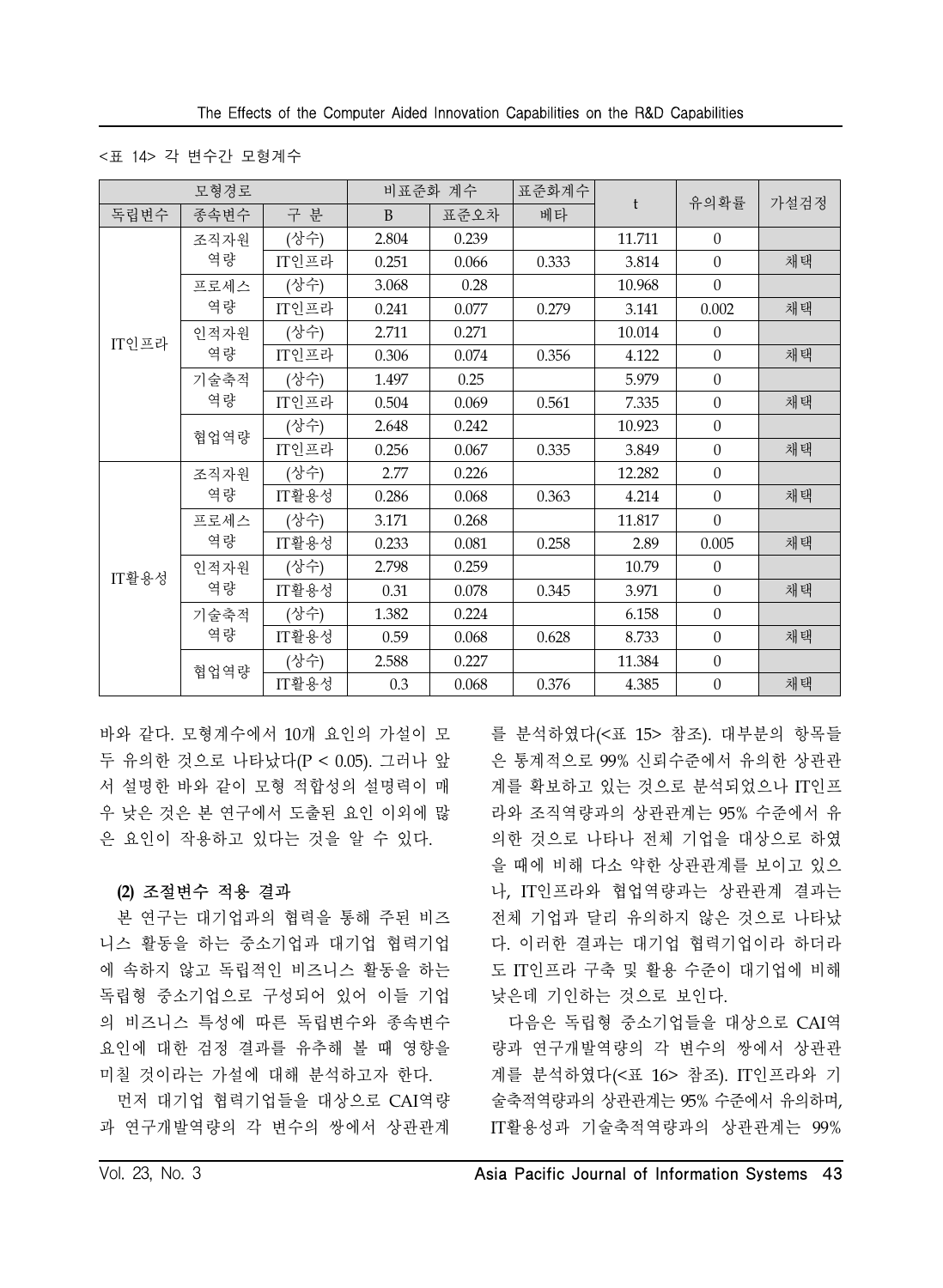|        | IT인프라               | IT활용성       | 조직역량                 | 프로세스역량 인적자원역량 기술축적역량 |           |             | 협업역량 |
|--------|---------------------|-------------|----------------------|----------------------|-----------|-------------|------|
| IT인프라  |                     |             |                      |                      |           |             |      |
| IT활용성  | $.585$ **           |             |                      |                      |           |             |      |
| 조직역량   | $.264$ <sup>*</sup> | $.376^{**}$ |                      |                      |           |             |      |
| 프로세스역량 | $.326$ **           | $.404$ **   | $.525$ **            |                      |           |             |      |
| 인적자원역량 | $.369$ **           | $.379^{**}$ | $.434$ <sup>**</sup> | $.451$ **            |           |             |      |
| 기술축적역량 | $.516$ **           | $.627$ **   | .445**               | $.624$ **            | .415      |             |      |
| 협업역량   | 0.222               | $.319$ **   | $.297*$              | $.624$ **            | $.401$ ** | $.450^{**}$ |      |

<표 15> 대기업 협력기업 대상 변수들의 상관관계 분석결과

\*\* 상관계수는 0.01 수준(양쪽)에서 유의합니다.

\* 상관계수는 0.05 수준(양쪽)에서 유의합니다.

|  |  |  |  |  |  |  | <표 16> 독립형 중소기업 대상 변수들의 상관관계 분석결과 |  |
|--|--|--|--|--|--|--|-----------------------------------|--|
|--|--|--|--|--|--|--|-----------------------------------|--|

|        | IT인프라    | IT활용성       | 조직자원역량      | 프로세스역량               | 인적자원역량    | 기술축적역량 | 협업역량 |
|--------|----------|-------------|-------------|----------------------|-----------|--------|------|
| IT인프라  |          |             |             |                      |           |        |      |
| IT활용성  | $.489**$ |             |             |                      |           |        |      |
| 조직자원역량 | 0.246    | 0.072       |             |                      |           |        |      |
| 프로세스역량 | 0.238    | 0.062       | $.552$ **   |                      |           |        |      |
| 인적자원역량 | 0.122    | 0.164       | 0.303       | .435**               |           |        |      |
| 기술축적역량 | $.395^*$ | $.536^{**}$ | .394        | 0.296                | $.425$ ** |        |      |
| 협업역량   | 0.31     | .327        | $.510^{**}$ | $.489$ <sup>**</sup> | .380*     | .518   |      |

\*\* 상관계수는 0.01 수준(양쪽)에서 유의합니다.

\* 상관계수는 0.05 수준(양쪽)에서 유의합니다.

수준에서, IT활용성과 협업역량은 95% 수준에서 유의한 것으로 나타났으나 다른 모든 항목은 전 체 기업의 분석결과와 달리 상관관계가 없는 것 으로 나타났다. 이러한 결과는 대기업은 물론 대 기업 협력기업에 비해 현저하게 낮은 IT인프라 구축 수준에서 기인한 것으로 보인다.

다음은 조절변수인 대기업 협력기업과 독립형 중소기업 등 기업의 비즈니스 형태에 따른 독립 변수와 종속변수 요인에 대한 검정 결과를 유추 해 볼 때 가설에서 영향을 미칠 것이라는 회귀분 석 모형의 모형적합성을 분석하고 수정된 R제곱 을 기준으로 설명력의 변화를 <표 17>에 표시하 였다.

앞서 상관관계 분석결과에서 설명한 바와 같 이 조절변수를 적용하였을 때 유의한 것은 표에 색칠한 바와 같이 대기업 협력기업은 IT인프라는 조직역량과 프로세스역량, 인적자원역량, 기술축 적역량 요인만 유의하며, IT활용성은 모든 요인 에서 유의한 것으로, 독립형 중소기업은 IT인프 라에서는 기술축적역량만이, IT활용성에서는 기 술축적역량과 협업역량만이 유의한 것으로 나타 났다.

설명력의 변화량을 살펴보면, IT인프라 측면은 대기업 협력기업의 설명력의 변화가 없거나(인적 자원역량) 설명력이 낮아져도 최대 7.1% 포인트 낮아지는데 비해(협업력량) 독립형 중소기업의 경우 최소 3.5%(협업역량)에서 최대 17.8%(기술 축적역량) 낮아지는 결과를 보였다. IT활용성에 있어서는 대기업 협력기업은 오히려 증가(조직역 량, 프로세스역량, 인적자원역량)하거나 감소하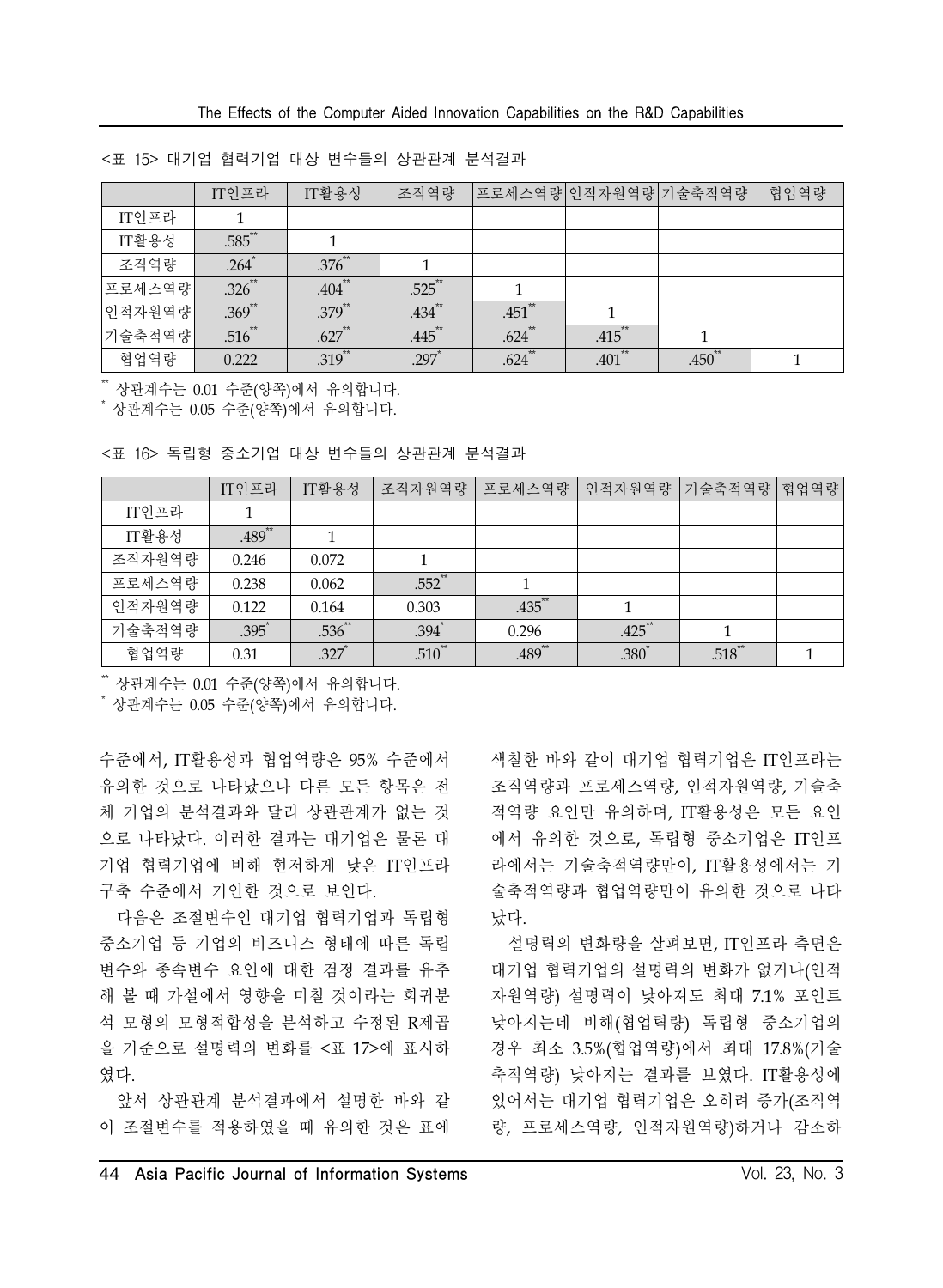|       | 모형경로            | 전체기업  | 기업형태    |          | 설명력의<br>변화량 |       |  |
|-------|-----------------|-------|---------|----------|-------------|-------|--|
| 에서    | 으로              |       | 협력기업    | 독립기업     | 협력기업        | 독립기업  |  |
|       | 조직역량            | 10.3% | $5.6\%$ | $3.4\%$  | 4.7%        | 6.8%  |  |
|       | 프로세스역량          | 11.3% | 9.3%    | 3.0%     | 2.0%        | 8.3%  |  |
| IT인프라 | 인적자원역량          | 12.4% | 12.4%   | $-1.3\%$ | $0.0\%$     | 13.6% |  |
|       | 기술축적역량          | 31.0% | 25.6%   | 13.2%    | 5.5%        | 17.8% |  |
|       | 협업역량            | 10.7% | 3.5%    | 7.1%     | 7.1%        | 3.5%  |  |
|       | 조직역량            | 12.4% | 12.9%   | $-2.2%$  | $-0.5\%$    | 14.7% |  |
|       | 프로세스역량          | 11.0% | 15.1%   | $-2.4\%$ | $-4.1\%$    | 13.4% |  |
| IT활용성 | 인적자원역량<br>11.2% |       | 13.2%   | $0.0\%$  | $-1.9\%$    | 11.3% |  |
|       | 기술축적역량          | 38.9% | 38.4%   | 26.7%    | $0.5\%$     | 12.2% |  |
|       | 협업역량            | 13.4% | 8.9%    | 8.2%     | 4.5%        | 5.1%  |  |

<표 17> 회귀분석 결과 조절변수 설명력의 변화량

여도 4.5% 이하의 미미한 정도인데 반해 독립형 중소기업의 경우에는 협업역량을 제외한 대부분 의 요인에서 설명력이 10% 포인트 이상 큰 폭으 로 낮아지는 것으로 나타났다.

### **(3)** 연구결과

이상과 같은 검정결과를 유추해 볼 때 조사 대 상 전체 기업의 경우, 연구개발역량에 미치는 영 향 요인분석을 통하여 도출된 2개의 독립변수와 연구개발역량과의 관계를 선형회귀분석기법을 이용하여 분석한 결과 CAI역량요소인 IT인프라 와 IT활용성은 종속변수인 연구개발역량요소인 조직역량, 프로세스역량, 인적자원역량, 기술축적 역량, 내외부와의 협업역량에 모두 정(+)의 영향 을 미치는 상관관계를 가지고 있으며 연구개발 역량에 유의한 영향을 미치는 요소인 것으로 판 별되었다. 다만, 대부분 요인의 설명력이 7%에서 38.9% 정도로 낮은 것은 본 연구의 역량요인 이 외에 다른 많은 변수가 내포되어있음을 시사하 며, 기술축적역량의 설명력이 상대적으로 매우 높은 것은 CAI역량이 기술축적영략에 높은 기여 를 하는 것으로 인식하고 있음을 발견한 것이다. 본 연구에서의 전체 기업을 대상으로 하는 연구 개발역량에 유의한 영향요인 분석 결과는 <그림 2>와 같다.



<그림 2> 본 연구의 연구개발역량의 영향요인분석결과

그러나 조절변수를 고려하였을 때에는 전체기 업에 비해 많은 차이를 보이고 있다(<그림 3> 참 조). 먼저, 대기업과의 협력관계를 가지는 독립형 중소기업의 경우 CAI역량으로서의 IT인프라의 연구개발역량에 대한 영향 정도는 대부분 전체 기업과 동일한 결과를 보였으나 협업역량은 유 의하지 않은 것으로 나타났으며, CAI역량요소인 IT활용성은 전체 기업과 동일하게 모두 유의한 결과를 보였다. 다음으로 독립형 중소기업의 경 우 전체기업 또는 대기업 협력기업과 매우 다른 결과를 보였다. 먼저 IT인프라는 기술축적역량을 제외한 모든 요소가 유의하지 않으며, IT활용성 은 기술축적역량과 협업역량을 제외하고는 모두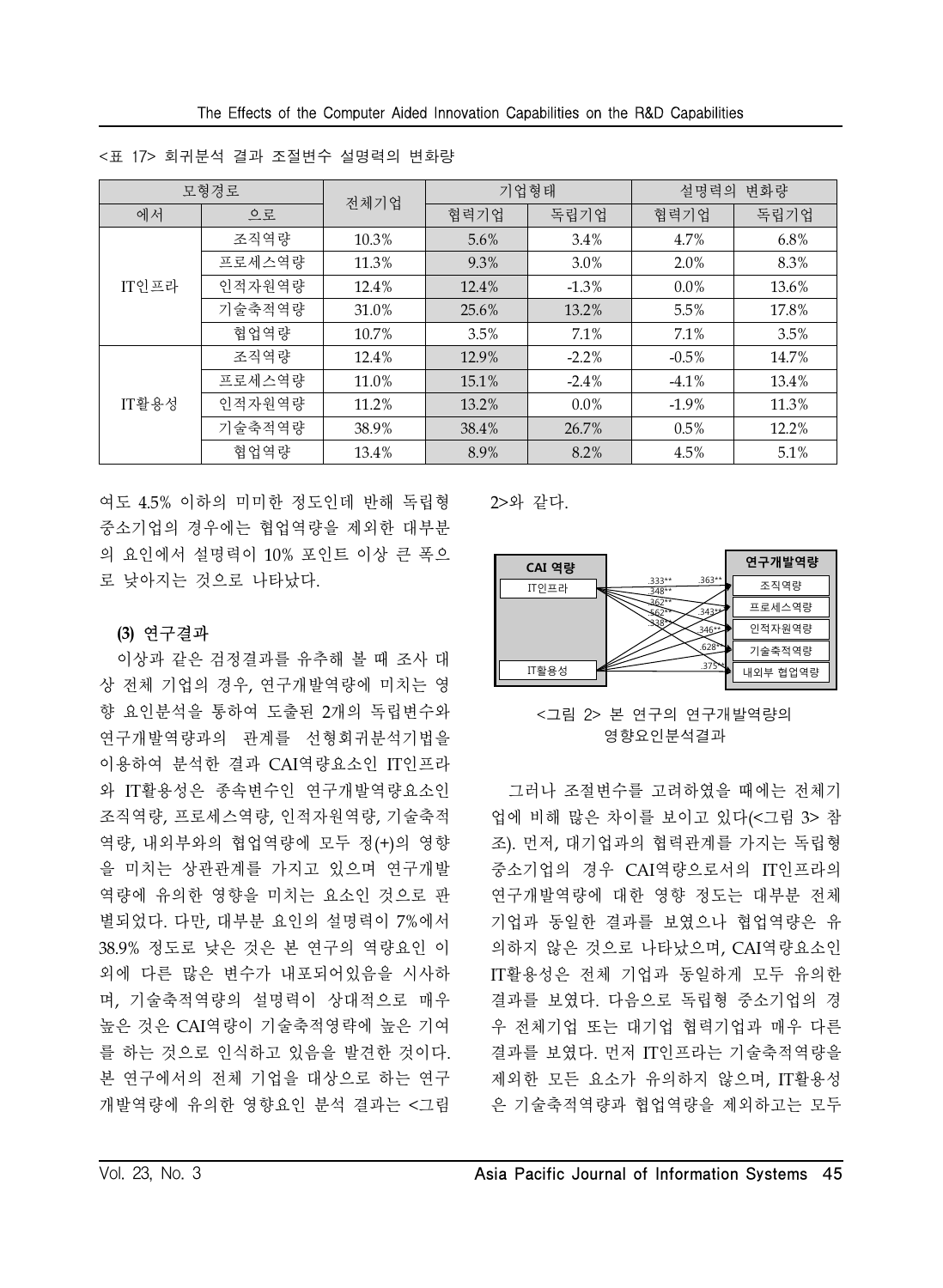





유의하지 않은 것으로 나타났다. 이상의 조절변 수 결과를 종합하였을 때, 대부분의 대기업은 협 력기업에 일정 수준 이상으로 IT인프라의 구축은 물론 IT활용을 독려하고 있으나 독립형 중소기업 은 IT인프라 구축이 스스로의 필요와 판단에서 이루어지는 만큼 연구개발역량의 향상을 통해 기업의 경쟁력을 높이기 위해서는 IT인프라의 구 축과 활용이 매우 중요한 것임을 시사하고 있다. 이와 같은 연구결과를 종합해 볼 때 '모든 유형의 비즈니스 기업에서의 CAI역량은 연구개발부문 의 기술축적역량에 긍정적 영향을 미칠 것이다' 라고 할 수 있다.

# V. 결 론

### 5.1 요약 및 시사점

본 연구는 연구개발역량을 조직역량, 프로세스 역량, 인적자원역량, 기술축적역량, 내외부와의 협업역량 관점에서 실증 연구를 통해 동적역량 의 이론적 발전에 기여하고, R&D 부문의 연구개 발역량을 높일 수 있는 IT구축 및 활용으로 R&D 중심의 전사적인 경영혁신 활동을 통한 기업의 경쟁우위 확보에 도움을 주고자 국내 119개의 대 기업 협력기업 및 일반 중소기업을 대상으로 실 증 분석을 하였다.

조사대상 전체 기업을 분석한 결과 CAI역량요 소로서의 IT인프라와 IT활용성은 연구개발역량 요소인 조직역량, 프로세스역량, 인적자원역량,

기술축적역량, 내외부와의 협업역량에 모두 정 (+)의 영향을 미치는 것으로 조사되었으며 특히 기술축적역량의 설명력이 상대적으로 대단히 높 은 것을 보여주고 있다.

그러나 조절변수를 고려하였을 때에는 전체기 업에 비해 많은 차이를 보이고 있다. 먼저, 대기업 협력기업의 경우 CAI역량으로서의 IT인프라는 연구개발역량요소 중 조직역량, 프로세스역량, 인 적자원역량, 기술축적역량은 모두 정(+)의 영향을 미치는 상관관계를 가지고 있으나 협업역량은 유 의하지 않은 것으로 나타났으며, CAI역량요소인 IT활용성은 전체 기업과 동일하게 조직역량, 프로 세스역량, 인적자원역량, 기술축적역량, 내외부와 의 협업역량에 모두 정(+)의 영향을 미치는 상관 관계를 가지고 있는 것으로 나타났다.

다음으로 조절변수로서 독립형 중소기업을 분 석한 결과, 전체기업 또는 대기업 협력기업과 매 우 다른 결과를 보였다. 먼저 IT인프라는 기술축 적역량을 제외한 모든 요소가 유의하지 않으며, IT활용성은 기술축적역량과 협업역량을 제외하 고는 모두 유의하지 않은 것으로 나타났다.

이상의 조절변수 결과를 종합하였을 때 본 연 구는 다음과 같은 결과를 도출하였다.

첫째, 대기업 또는 대기업 협력기업의 경우 CAI역량으로서의 IT인프라와 IT활용성은 R&D Capabilities 향상에 모두 긍정적인 영향을 미친 다. 이것은 대부분의 대기업이 자신의 협력기업 에 일정 수준 이상의 IT인프라 구축은 물론 IT활 용을 통한 혁신을 독려하기 때문이다.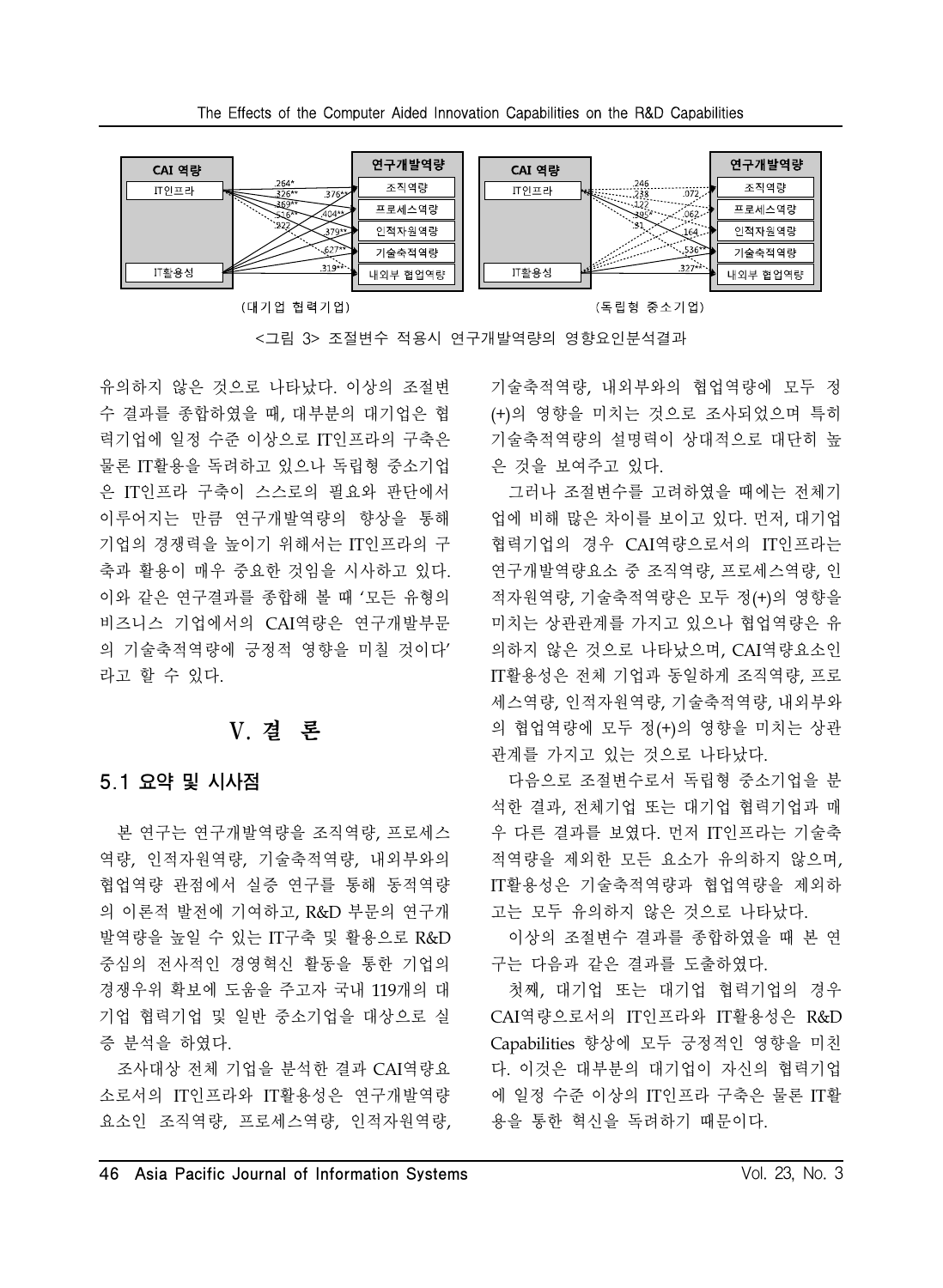둘째, 모든 기업에 있어 CAI역량으로서의 IT 인프라와 IT활용성은 최소한 연구개발역량요소 로서의 기술축적역량 향상에 긍정적인 영향을 미친다. 대부분 요인의 설명력이 10% 전후로 낮 으나 기술축적역량은 25.6%~38.4% 정도로 매우 높은 것은 CAI역량이 기술축적영략에 높은 기여 를 하는 것으로 인식하고 있음을 확인할 수 있다.

기업들은 R&D부문의 IT인프라 구축과 IT활용 을 단순히 제품을 개발하는 도구로서의 인식에 서 벗어나 신제품개발을 중심으로 전사적인 경 영혁신을 추진하는 원류적 경영혁신 전략의 툴 (Tool)로 활용함으로써 연구개발부문의 기술축적 역량의 향상은 물론 기업의 동적역량 향상과 지 속적인 경쟁우위를 확보할 수 있는 방법이 될 수 있음을 시사한다.

# 5.2 기여도 및 한계점

본 연구의 학문적 기여도는 다음과 같다.

첫째, CAI를 활용한 연구개발역량에 관한 사 회과학 측면의 실증연구를 추진하였다.

둘째, 동적역량(Dynamic Capability)이론을 바 탕으로 연구개발역량 향상과 관련한 실증적 연 구를 하였다는 점이다. 동적역량이론을 적용한 실증연구가 40여건에 불과하며, 이 중에서 R&D 분야에 적용한 사례는 매우 드물어 학문적으로 더욱 발전시킬 가치 있는 분야로 사료된다.

이상과 같은 학문적 기여도에도 불구하고 본 연 구는 다음과 같이 두 가지의 한계점을 가지고 있다.

첫째, 자료의 확보와 신뢰성에 대한 한계점이다. 기업연구소의 철저한 보안의식으로 자료나 인터 뷰가 어려운 문제가 있으며, 기업의 규모나 산업 내에서의 경쟁의 정도에 따라 기업 연구소의 IT 인프라 수준은 물론 프로세스 역량에서도 차이가 있어 통계분석에 한계가 있을 수 있다.

둘째, 다양한 산업에서 일반적으로 활용하기 어려울 수 있다. 다양한 산업에 적용할 수 있도록 일반화하기위해서는 다양한 사업을 대상으로 하 는 추가적인 연구가 필요하다. 본 연구에서는 제 조 중심의 일부 산업의 대기업 협력업체 및 일반 중소기업을 대상으로 하였기 때문이다.

# 5.3 향후 연구방향

본 연구가 가지고 있는 한계점을 해결하고, 본 연구와 관련하여 수행될 수 있는 향후 연구방향 을 제시하면 다음과 같다.

첫째, CAI역량이 신제품개발생산성에 어떻게 영향을 미치는가에 관한 연구이다. 연구개발역량 이 연구개발생산성에 긍정적인 영향을 미칠 것 이라는 많은 선행연구를 고려할 때 연구개발역 량을 매개변수로 보는 연구도 가능할 것으로 보 인다.

둘째, 계량화된 신제품개발생산성에 관한 연구 이다. 향후에는 실질적인 신제품개발생산성의 원 가, 시간, 품질 관련 항목별 계량적 자료를 바탕 으로 분석을 실시할 경우 실제 산업에 있어서 매 우 유효한 연구 결과를 보일 수 있을 것이다.

# $\langle References \rangle$

- [1] Alemanni, M., Alessia, G., Tornincasa, S., and Vezzetti, E., "Key Performance Indicators for PLM Benefits Evaluation: The Alcatel Alenia Space Case study," *Computers in Industry*, Vol. 59, 2008, pp. 833-841.
- [2] Ambrosini, V., Bowman, C., and Collier, N.,

"Dynamic Capabilities: An Exploration of How Firms Renew Their Resource Base," *British Journal of Management*, Vol. 20, 2009, pp. 9-24.

[3] Barczak, G., "New Product Strategy, Structure, Process and Performance in the Telecommu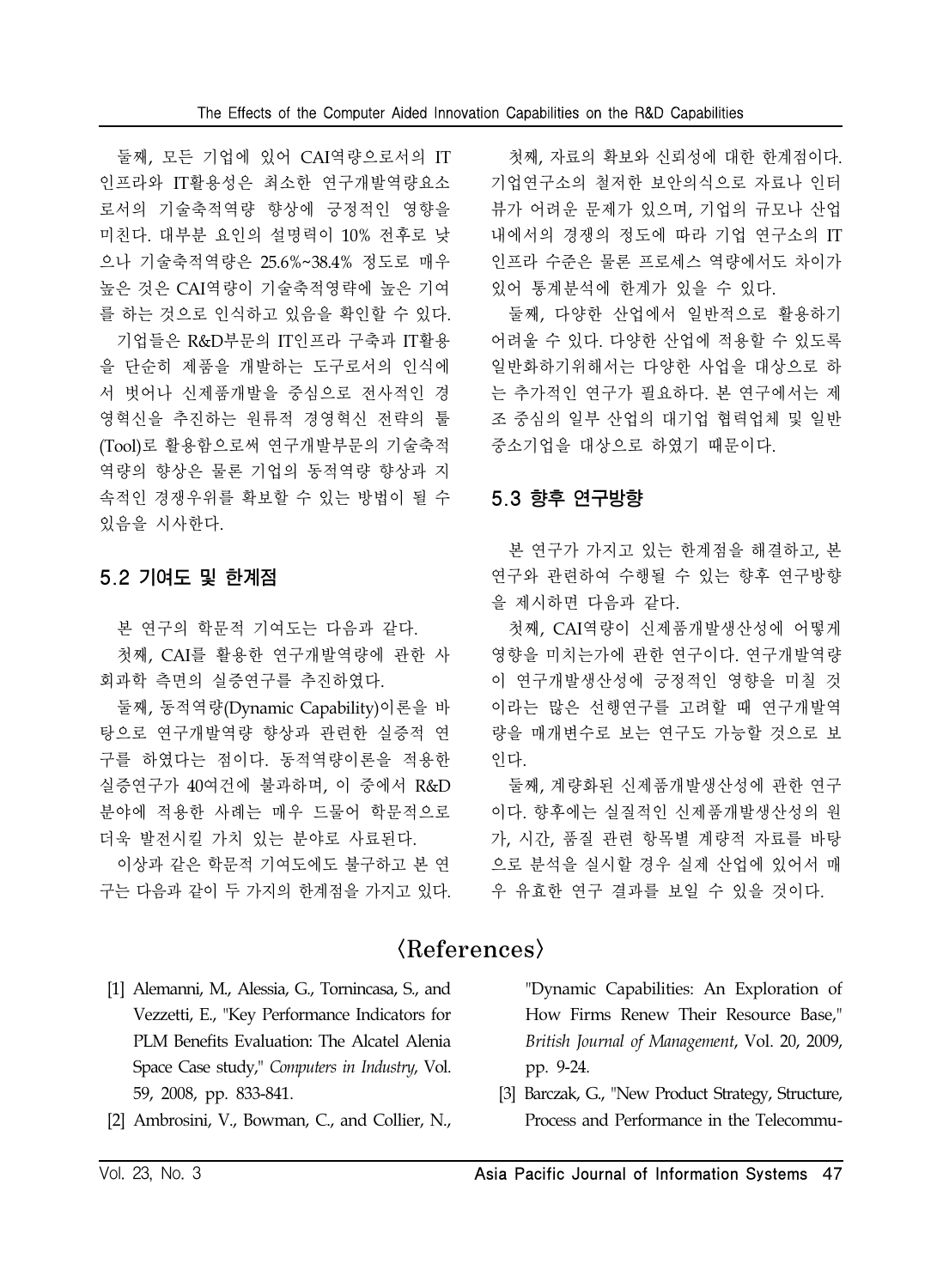nications Industry," *Journal of Product Innovation Management*, Vol. 12, No. 2, 1995, pp. 224-234.

- [4] Barczak, G., Griffin, A., and Kahn, K., "Trends and Drivers of Success in NPD Practices: Results of the 2004 PDMA Best Practices Study," *Journal of Product Innovation Management,* Vol. 26, No. 1, 2009, pp. 3-23.
- [5] Barczak, G., Hultink, E.J., and Sultan, F., "Antecedents and Consequences of Information Technology Usage in NPD: A Comparison of Dutch and U.S. Companies," *Journal of Product Innovation Management,* Vol. 25, 2008, pp. 620-631.
- [6] Barczak, G., Sultan, F., and Hultink, E.J., "Determinants of IT usage and New Product Performance," *Journal of Product Innovation Management,* Vol. 24, 2007, pp. 600-613.
- [7] Barney, J., "Firm Resources and Sustained Competitive Advantage," *Journal of Management*, Vol. 17, No. 1, 1991, pp. 99-120.
- [8] Booz, Allen and Hamilton, "*New Product Management for the 1980s*," Booz, Allen and Hamilton Inc. 1982.
- [9] Brockman, B.K. and Morgan, R.M., "The Role of Existing Knowledge in New Product Innovativeness and Performance," *Decision Sciences*, Vol. 34, Issue. 2, 2003, pp. 385-419.
- [10] Cheon, J.-K., Shin, Y.J., and Bae, H.S., "The Effect of the Technology Innovation Capabilities and Supply Chain Management Activities on the Business Innovation Performance: Focused on the Footwear Industry in Korea," *Research of Industries Innovation,* Vol. 27, No. 2, 2011, pp. 25-57.
- [11] Choi, T.M. and Cho, S.H., "A Study on the Relationship between the Characteristics of Information Technology Use and Perfor-

mance in Technology Based Start-up Companies," *Korean Studies Information Service System*, Vol. 34 No. 4, 2012, pp. 39-55.

- [12] Doving, E. and Gooderham, P.N., "Dynamic Capabilities as Antecedents of the Scope of Related Diversification: The Case of Small Form Accountance Practices," *Strategic Management Journal*, Vol. 29, 2008, pp. 841-857.
- [13] Durmusoglu, S.S., "The Role of Top Management Team's Information Technology (IT) Infrastructure View on New Product Development: Conceptualizing IT Infrastructure Capability as a Mediator," *European Journal of Innovation Management*, Vol. 12, No. 3, 2009, pp. 364-385.
- [14] Durmusoglu, S.S. and Barczak, G., "The Use of Information Technology Tools in New Product Development Phases: Analysis of Effects on New Product Innovativeness, Quality, and Market Performance," *Industrial Marketing Management,* Vol. 40, 2011, pp. 321-330.
- [15] Eisenhardt, K.M. and Martin, J., "Dynamic Capabilities: What are They?," *Strategic Management Journal*, Vol. 21, 2000, pp. 1105-1121.
- [16] Ettlie, J.E. and Pavlou, P.A., "Technology-Based New Product Development Partnerships," *Decision Sciences,* Vol. 37, No. 2, 2006, pp. 117-147.
- [17] Flynn, B.B., Wu, S.J., and Melny, S., "Operational Capabilities: Hidden in Plain View," *Business Horizons,* Vol. 53, 2010, pp. 247-256.
- [18] Grant, R.M., "Prospering in Dynamically Competitive Environments: Organizational Capability as Knowledge Integration," *Organization Science,* Vol. 7, No. 4, 1996. pp. 375-387.
- [19] Griffin, A. and Hauser, J.R., "The Voice of The Customer," *Marketing Science*, Vol*.* 12, No.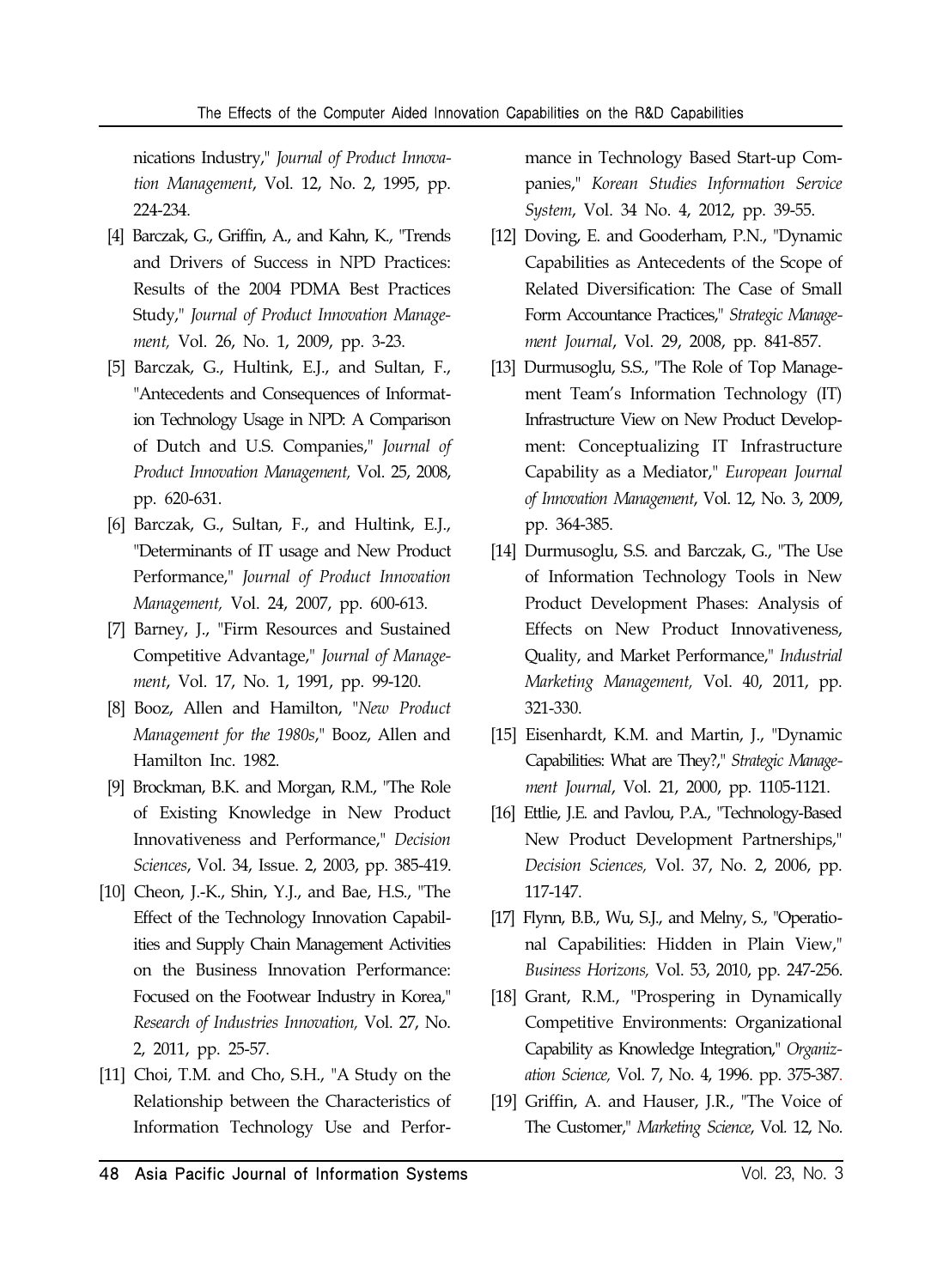1, 1993, pp. 1-27.

- [20] Husig, S. and Kohn, S., "Computer aided innovation - State of the art from a new product development perspective," *Computers in Industry,* Vol. 60, 2009, pp. 551-562.
- [21] Hwang, K.Y., "The Influence of Information Technology Resource on Strategy and BSC Performance of Firms," *The e-Business Studies*, Vol. 11, No. 1, 2010, pp. 343-367.
- [22] Jung, S.M., Kim, J.S., and Im, K.S., "The Impacts of IT Infrastructure Flexibility on New Product Competitive Advantage," *APJIS*, Vol. 17, No. 2, 2007, pp. 1-28.
- [23] Kim, H.J. and Hwang, Y.S., "An Analysis of the Effect of R&D Characteristics of Firms on R&D Performance," *Korean Studies Information Service System,* Vol. 9, No. 4, 2007, pp. 395-414.
- [24] Kleinschmidt, E.U., Brentani, D., and Salomo, S., "Information Processing and Firm-Internal Environment Contingencies: Performance Impact on Global New Product Development," *Information Processing and Form-Internal Environment Contingencies,* Vol. 19, No. 3, 2010, pp. 200-218.
- [25] Kohn, S. and Husig, S., "Development of an Empirical Based Categorisation Scheme for CAI software," *International Journal of Computer Applications in Technology,* Vol. 30, No. 1/2, 2007, pp. 33-46.
- [26] Kohn, S. and Husig, S., "Software in Innovations prozess," *Insti Studienreihe*, 2003.
- [27] Kusunoki, K., Nonaka, I., and Nagata, A., "Organizational Capabilities in Product Development of Japanese Firms: A Conceptual Framework and Empirical Findings," *A Journal of the Institute for Operations Research and the Management Sciences*, Vol. 9, No. 6, pp. 699-718.
- [28] Lee, H.C., Kim, T.W. and Lee, W.J., "Impact

of Information Technology on New Product Development Process in Korean Manufacturing Firms," *APJIS*, Vol. 11, No. 4, 2001, pp. 1-25.

- [29] Lefebvre, E., Lefebvre, L.A., and Bourgault, M., "R&D-related capabilities as determinants of export performance," *Small Business Economics,* Vol. 10, 1998, pp. 365-377.
- [30] Leon, N., "The Future of Computer-aided Innovation," *Computers in Industry*, Vol. 60, 2009, pp. 539-550.
- [31] Liao, J.J., Kickul, R., and Ma, H., "Organizational Dynamic Capability and Innovation: An Empirical Examination of Internet Firms," *Journal of Small Business Management*, Vol. 47, No. 3, 2009, pp. 263-286.
- [32] McGrath, M.E., "*Next Generation Product Development: How to Increase Productivity, Cut Costs, and Reduce Cycle Times,"* McGraw-Hill, 2004.
- [33] Morgan, Kaleka, and Katsikeas, "Antecedents of Export Venture Performance: A Theoretical Model and Empirical Assessment," *Journal of Marketing,* Vol. 68, 2004, pp. 98-108.
- [34] Nielsen, A.P., "Understanding Dynamic Capabilities through Knowledge Management," *Journal of Knowledge Management,* Vol. 10, No. 4, 2006, pp. 59-71.
- [35] Nunnally, J.C., *Psychometric Theory*, New York: McGraw-Hill, 1978.
- [36] Parente, R.C., Baack, D.W., and Hahn, E.D., "The Effect of Supply Chain Integration, Modular Production and Cultural Distance on New Product Development: A Dynamic Capabilities Approach," *Journal of International Management*, Vol. 17, 2011, pp. 278-290.
- [37] Porter, M.E. and Millar, V.E., "How Information gives you Competitive Advantage," *Harvard*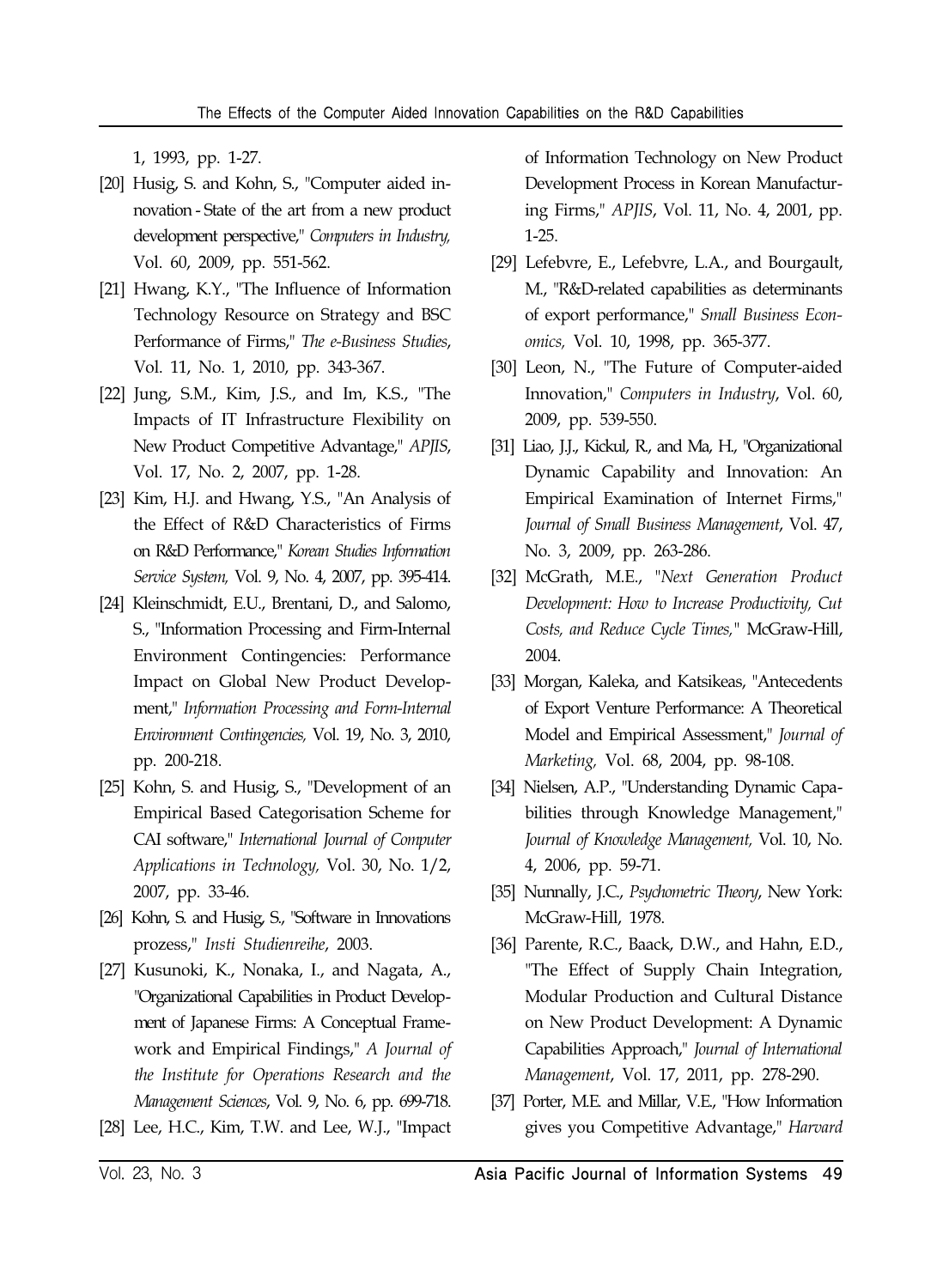*Business Review*, Jul-Aug, 1985, pp. 149-160.

- [38] Prieto, I.M., Revilla, E., and Rodriguez-Prado, B., "Building Dynamic Capabilities in Product Development; How do Contextual Antecedents Matter?," *Scandinavian Journal of Management,* Vol. 25, 2009, pp. 313-326.
- [39] Schuh, G. and Rozenfeld, H., "Process Oriented Framework to Support PLM Implementation," *Computers in Industry,* Vol. 59, 2008, pp. 210-218.
- [40] Sethi, R., Pant, S., and Sethi, A., "Web-Based Product Development Systems Integration and New Product Outcomes: A Conceptual Framework," *Journal of Product Innovation Management,* Vol. 20, 2003, pp. 37-56.
- [41] Shim, J.E., "*The Effect of CAI Capabilities on the NPD Productivities: Focusing on the Dynamic Capability Theory*," Ph. D Dissertation, Dankook University, 2012.
- [42] Shin J.K. and Cho, J.I., "The Relationship between Innovation Capability of R&D and the Firm's Performance: Comparing Regional Strategy Industry with Non-Regional Strategy Industry in Daegu," *KAMIS*, Vol. 30, No. 2, 2011, pp. 211-235.
- [43] Song, X.M. and Parry, M.E., "What Separates Japanese New Product Winners From Losers," *Journal of Product Innovation Management*, Vol. 13, No. 5, 1996, pp. 422-439.
- [44] STEPI, *Research on the Major Product's Average Life Time of Industries in Korea*, STEPI, 2010.
- [45] Swink, M. and Song, M., "Effects of Marketing-Manufacturing Integration on New Product Development Time and Competitive Advantage," *Journal of Operations Management,* Vol. 25, 2007, pp. 203-217.
- [46] Tanriverdi, H., "Performance Effects of information Technology Synergies in Multi-

business Firms," *MIS Quaterly*, Vol. 30. No. 1, 2005. pp. 57-77.

- [47] Tarafdar, M. and Gordon, S.R., "Understanding the Influence of Information Systems Competencies on Process Innovation: A Resourcebased View," *Journal of Strategic Information Systems*, Vol. 16, 2007, pp. 353-392.
- [48] Teece, D.J., "Strategics for managing knowledge assets: The role of firm structure and industrial context," *Long Range Planning*, Vol. 33, 2000, pp. 35-54.
- [49] Teece, D.J., "Explicating Dynamic Capabilities: The Nature and Micro foundations of sustainable Enterprise Performance," *Strategic Management Journal*, Vol. 28, 2007, pp. 1319-1350.
- [50] Teece, D.J., Pisano, G., and Shuen, A., "Dynamic Capabilities and Strategic Management," *Strategic Management Journal*, Vol. 18, No. 7, 1997, pp. 509-533.
- [51] Verona, Gianmario, "A Resource-based View of Product Development," *Academy of Management Review*, Vol. 24, No. 1, 1999, pp. 132-142.
- [52] Weerawardena, J. and Mavondo, F.T., "Capabilities, Innovation and Competitive Advantage," *Industrial Marketing Management,* Vol. 40, 2011, pp. 1220-1223.
- [53] Westbrook, R.A., "Product/Consumption-Based Affective Responses," *Journal of Marketing Research,* Vol. 24, 1987, pp. 258-270.
- [54] Winter, S.G., "Understanding Dynamic Capabilities," *Strategic Management Journal,* Vol. 24, No. 10, 2003, pp. 991-995.
- [55] Wolff, M.F., "Forget R&D Spending-think Innovation," *Research Technology Management*, Vol. 50, No. 2, 2007, pp. 7-9.
- [56] Yam, C., Richard, M., Jian, C.G., Kit, F.P., and Tang, P.Y., "An Audit of Technological Innovation Capability in Chinese Firms :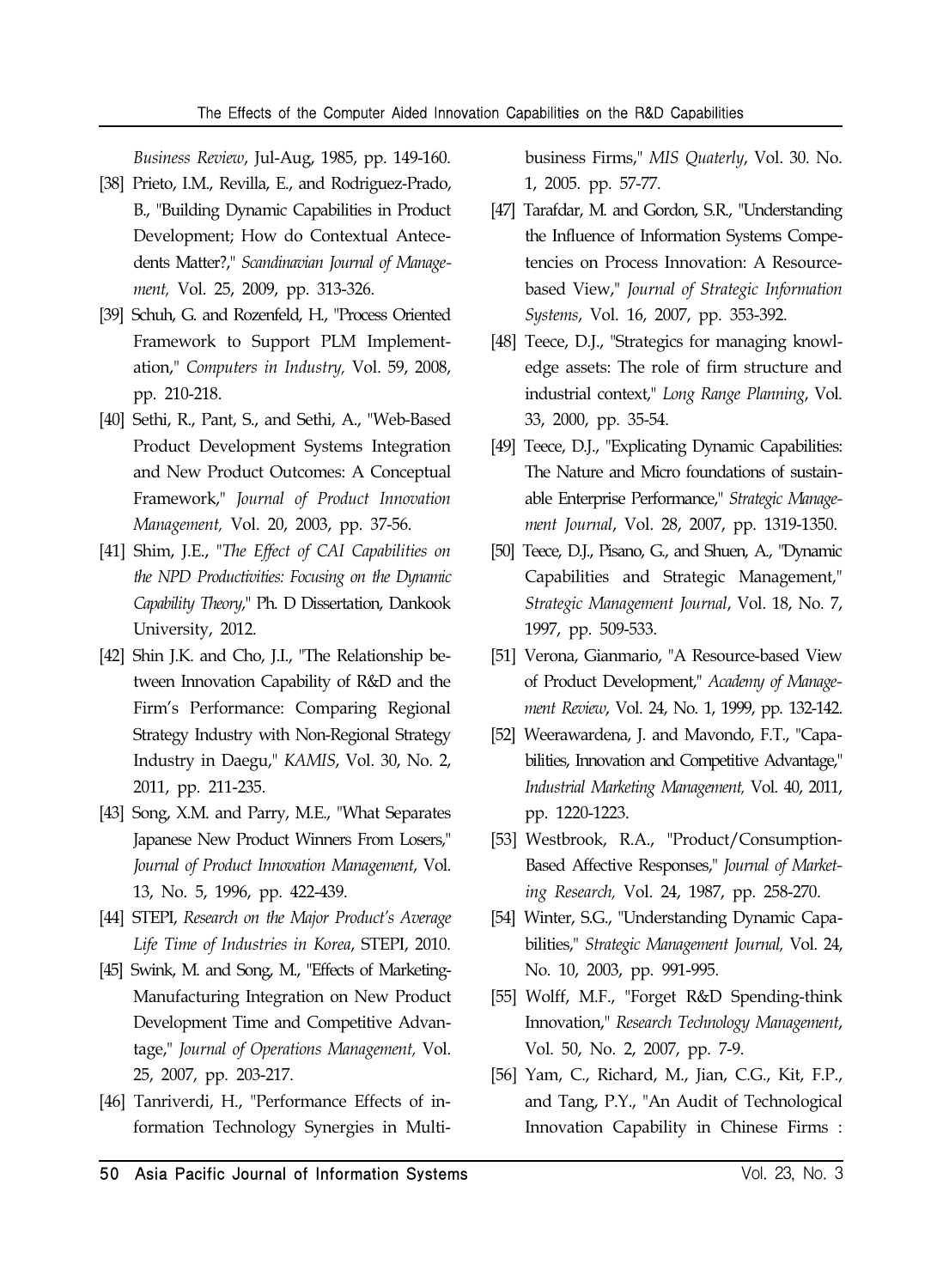Some Empirical Finding in Beijing, China," *Research Policy,* Vol, 33, No. 8, 2004, pp. 1123-1140.

[57] Yoo, S.J., "The Determining Factors of Technological Innovation Capability for Local Small and Medium-sized Companies in Korea," *The e-Business Studies*, Vol. 11, No. 1, 2010, pp.

267-286.

### **<URL>**

- KHAN http://news.khan.co.kr/kh\_news/khan \_art\_view.html?artid=201102011814265&co de=930201.
- Wikipedia http://en.wikipedia.org/wiki/Comp etitive\_advantage.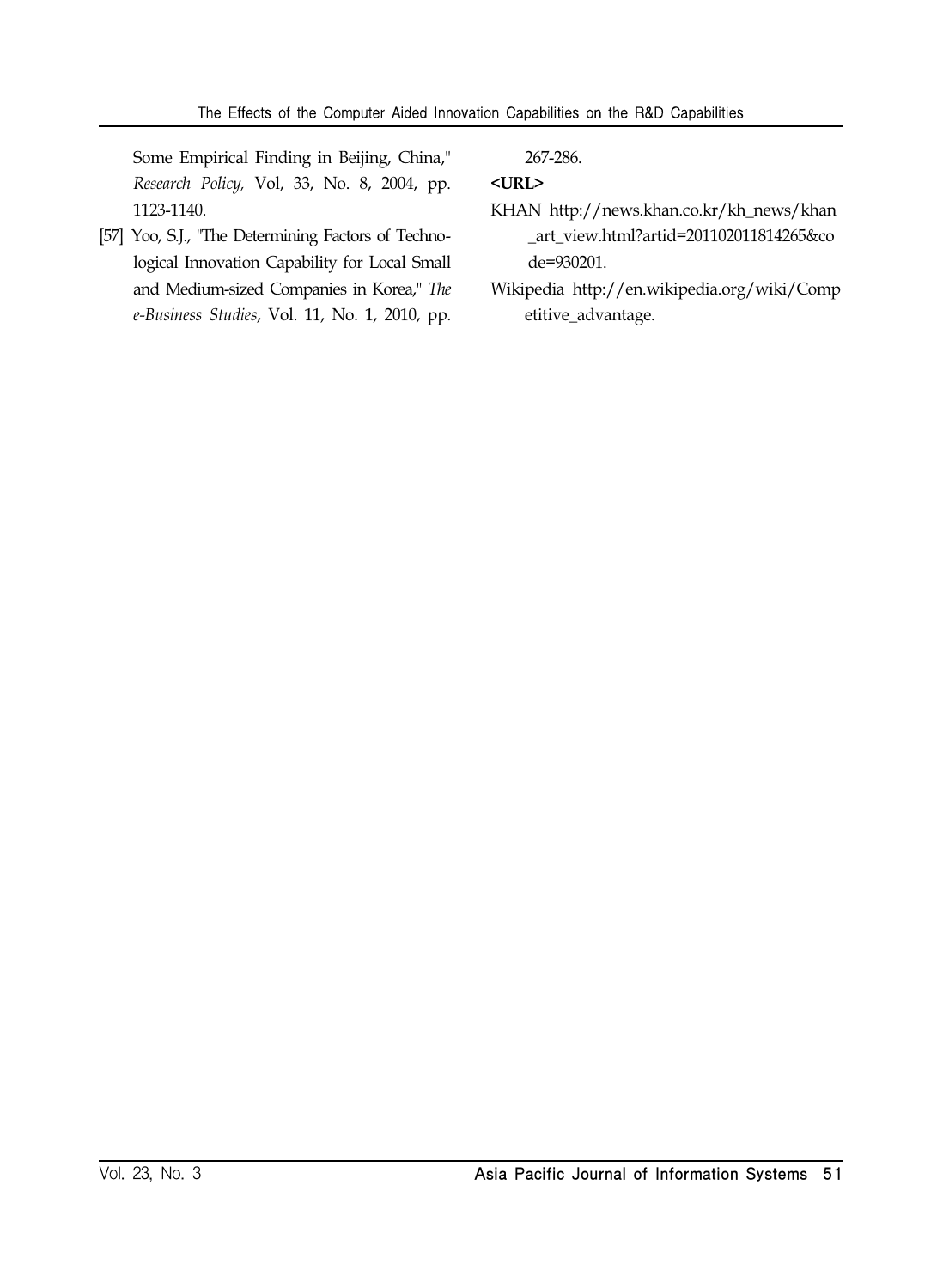



#### Jae Eok Shim

He is a Adjunct Professor of Business Administration at Dankook University with CEO of CnI Plus Co. LTd, and received a Ph.D in Business Administration from Dankook University. His research interests include the areas, such as NPD Process Modeling and NPD Methodology, NPD Productivities, R&D Capabilities, CAI Capabilities, Knowledge Management, Process Innovation for PLM and recent research area is predictive analytics on the Big Data and Semantic Web.



#### Mu Jang Byun

He is a director general of HRD Korea (Human Resources Development Service of Korea) which is a public organization under Ministry of Employment and Labor, and he completed a doctoral course in MOT (Management of Technology) at Konkuk University. His research interests include the correlation between HRD (Human Resource Development) and knowledge innovation, HRD cooperation between SMEs and Large-sized enterprise, and so on.



#### Hyogon Moon

He is a research fellow of LHI(Land, Housing & Urban Research Institute) which is under LH(Korea Land & Hosing Corporation) and an adjunct professor at the department of construction management in LHU(Korea Land & Housing University). He received a Ph.D in Business Administration from Dankook University. His research interests include the areas, such as strategic use of ICT in public, smart work, and u-Home services.